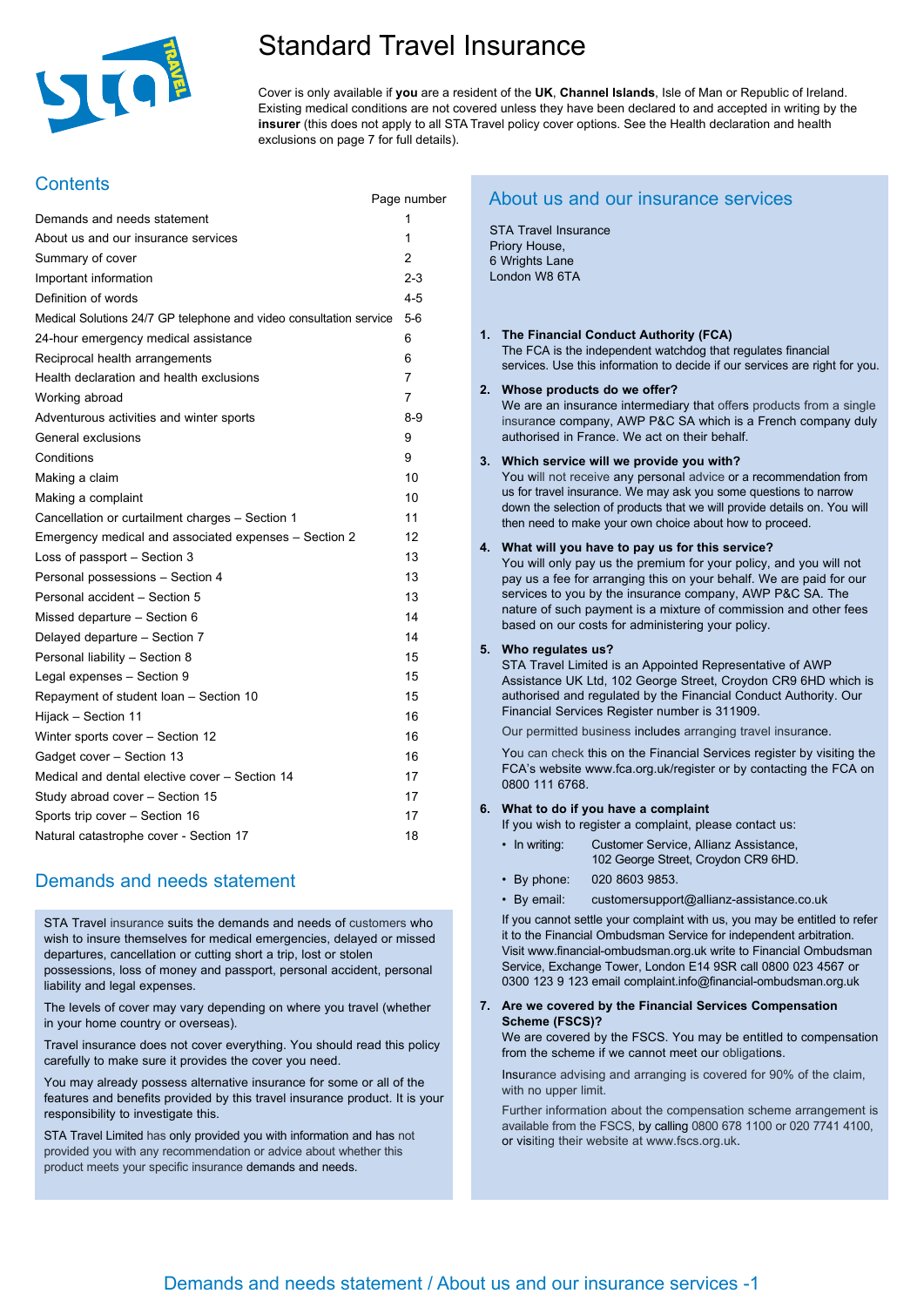# Summary of cover

The following is only a summary of the main cover limits. **You** should read the rest of this policy for the full terms and conditions.

| <b>Cover</b>                                                                                                                                                  | Limit (up to)                                                         |
|---------------------------------------------------------------------------------------------------------------------------------------------------------------|-----------------------------------------------------------------------|
| *Excess                                                                                                                                                       | £100                                                                  |
| Cancellation or curtailment<br>1                                                                                                                              | £1,500                                                                |
| $\mathbf{2}$<br>Emergency medical and<br>associated expenses                                                                                                  | £2 million                                                            |
| - In-patient benefit<br>- Transport and<br>accommodation                                                                                                      | £20 per day, max £600<br>Reasonable costs                             |
| - Dental<br>- Funeral expenses                                                                                                                                | £350<br>£2,500                                                        |
| 3                                                                                                                                                             | £250                                                                  |
| Loss of passport                                                                                                                                              |                                                                       |
| 4<br>Personal possessions<br>- Single item, pair or set<br>- Valuables limit<br>- Tobacco, alcohol, fragrances                                                | £1,000<br>£150<br>£400<br>£50                                         |
| Personal accident<br>5                                                                                                                                        |                                                                       |
| - Death (age 16-65 inclusive)<br>(age 15 and under)                                                                                                           | £15,000<br>£1,000                                                     |
| - Loss limb / sight<br>- Permanent total disablement                                                                                                          | £15,000                                                               |
|                                                                                                                                                               | £30,000                                                               |
| 6<br>Missed departure                                                                                                                                         | £300                                                                  |
| 7<br>Delayed departure                                                                                                                                        | £100 - delay (£20 each 12 hrs)<br>£1,500 - abandonment (after 12 hrs) |
| Personal liability<br>8                                                                                                                                       | £1 million                                                            |
| 9<br>Legal expenses                                                                                                                                           | £25,000                                                               |
| 10 Repayment of student loan                                                                                                                                  | £2,500                                                                |
| 11 Hijack                                                                                                                                                     | £2,500                                                                |
| Additional covers (subject to extra premium)                                                                                                                  |                                                                       |
| 12 Winter sports cover<br>- Ski pack<br>- Delayed ski equipment<br>- Ski equipment (own)<br>- Ski equipment (hired)<br>- Piste closure<br>- Avalanche closure | £200<br>£150<br>£350<br>£150<br>£20 per day, max £200<br>£200         |
| 13 Gadget cover                                                                                                                                               | £1,000 (max 2 items)                                                  |
| 14 Medical/dental elective cover<br>- Portable medical equipment<br>- Needle stick<br>- HIV infection                                                         | £500<br>Reasonable costs<br>£10,000                                   |
| 15 Study abroad cover                                                                                                                                         | See section for details                                               |
| 16 Sports trip cover                                                                                                                                          | See section for details                                               |
| 17 Natural catastrophe cover                                                                                                                                  | See section for details                                               |

## **Note**

## **\*Excess**

The **excess** applies to claims under sections 1, 2, 4, 7 (abandonment only), 12, 13, 14, 15, 16 and 17. The **excess** for these sections can be reduced to **£50** when the excess reduction **add on** has been paid. The **excess** under section 2 can be removed completely when the medical excess waiver **add on** has been paid.

### **No money cover**

There is no cover for personal money including cash.

#### **Infant cover**

**Your** children (including foster children) aged 2 and under, are covered free of charge for sections 1 and 2 only, providing they travel with **you** and live at the same address.

## Important information

**Thank you for taking out STA Travel insurance with us.**

**Your booking confirmation shows the sections of the policy you have chosen, the people who are covered and any special terms or conditions that may apply.**

**Your policy does not cover everything. You should read this policy carefully to make sure it provides the cover you need. If there is anything you do not understand, you should call STA Travel Limited on 0333 321 0099, or contact your issuing store.** 

### **Insurer**

**Your** STA Travel insurance is underwritten by AWP P&C SA and administered in the **UK** by Allianz Assistance.

### **How your policy works**

**Your** policy and booking confirmation is a contract between **you** and **us**. **We** will pay for any claim **you** make which is covered by this policy and happens during the **period of insurance**. Unless specifically mentioned, the benefits and exclusions within each section apply to each **person insured**.

Certain words have a special meaning as shown under the heading 'Definition of words'. These words have been highlighted by the use of bold print throughout the policy document.

#### **Information you need to tell us**

There is certain information that **we** need to know as it may affect the terms of the insurance cover **we** can offer **you**.

**You** must, to the best of **your** knowledge, give accurate answers to the questions **we** ask when **you** buy **your** STA Travel insurance policy. If **you** do not answer the questions truthfully it could result in **your** policy being invalid and could mean that all or part of a claim may not be paid.

If **you** think **you** may have given **us** any incorrect answers, or if **you** want any help, please call **us** as soon as possible and **we** will be able to tell **you** if **we** can still offer **you** cover.

#### **Cancellation rights**

If **your** cover does not meet **your** requirements, please notify **us** within 14 days of receiving **your** booking confirmation and return all **your** documents for a refund of **your** premium.

**You** should contact **your** issuing store.

If during this 14 day period **you** have travelled, made a claim or intend to make a claim then **we** can recover all costs that **you** have used for those services.

Please note that **your** cancellation rights are no longer valid after this initial 14 day period.

#### **Policy excess**

Under some sections of **your** policy, **you** will have to pay an **excess**. This means that **you** will be responsible for paying the first part of the claim for each **person insured**, for each section, for each incident. The amount **you** have to pay is the **excess**. The amount of the **excess** can be reduced by paying the excess reduction **add on**. The medical excess waiver **add on** removes the excess under section 2 completely.

#### **Home visits**

Single trip policies with over a six month (182 day) duration allow **you** to return **home** once during **your journey** without voiding the cover. Study Abroad cover allows **you** to return **home** three times without voiding the cover.

There is no cover for the cost of returning **home** and there is no cover under any section of the policy during the time **you** arrive in **your home** country and the time **you** leave the final **departure point** in **your home** country to resume **your journey**.

The above excludes any return **home** if it is part of a claim being made for Emergency medical expenses, Repatriation or Curtailment.

## **Trip extension (Single trip policies only)**

If **you** extend **your journey, you** may also be able to extend **your period of insurance** up to the maximum limit of 730 days, by paying the appropriate extra premium and meeting the required criteria.

**You** must contact **STA Travel Limited** on **0333 321 0099** before **your** existing policy expires.

**We** will decide whether or not **we** will extend **your** cover depending on:

- any changes to **your** health (new or existing medical conditions);
- any claims **you** have made or are likely to make.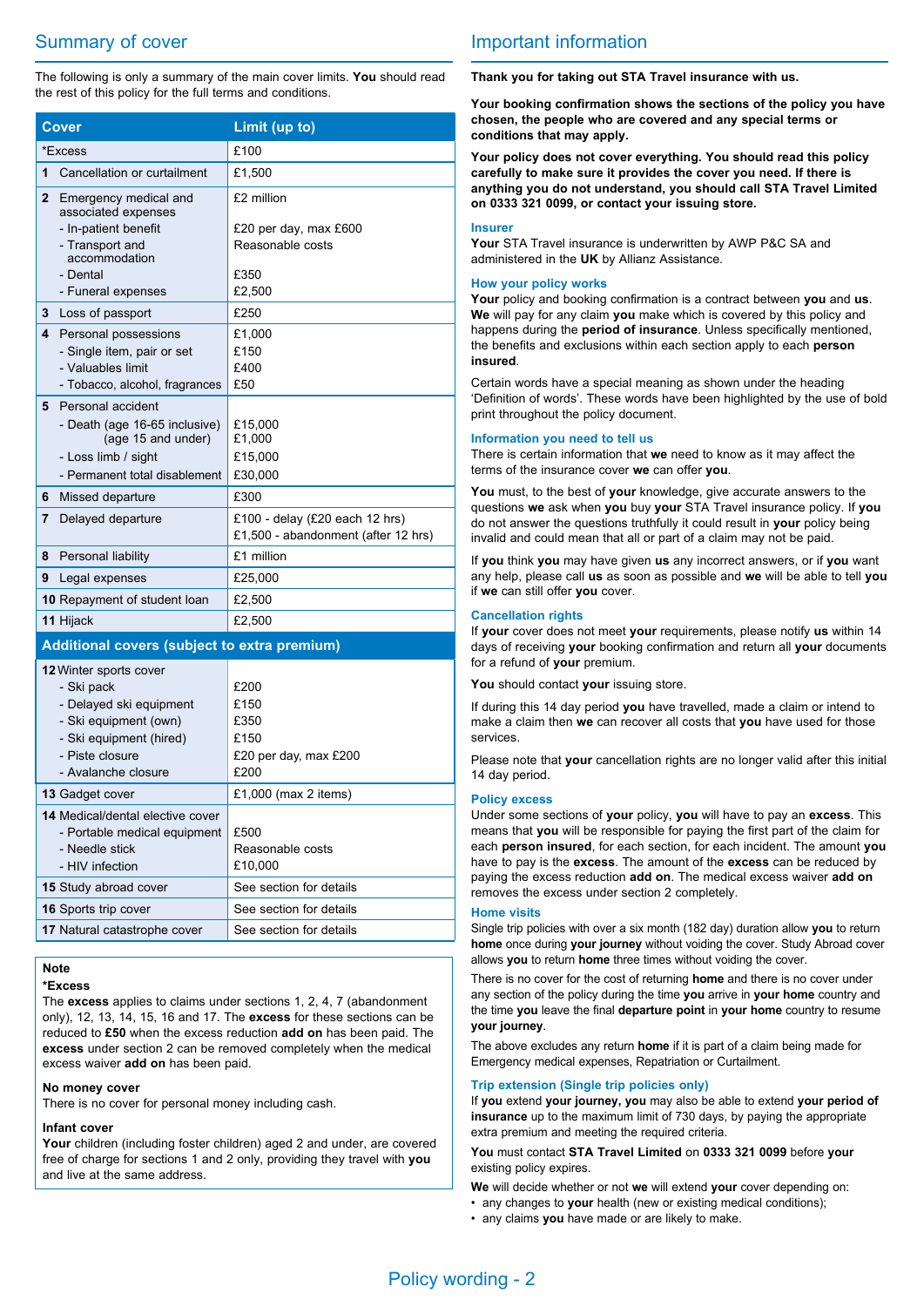### **Financial Services Compensation Scheme (FSCS)**

For **your** added protection, the **insurer** is covered by the FSCS. **You** may be entitled to compensation from the scheme if the **insurer** cannot meet its obligations. This depends on the type of business and the circumstances of the claim.

Insurance cover provides protection for 90% of the claim, with no upper limit. Further information about the compensation scheme arrangements is available from the FSCS, telephone number **0800 678 1100** or **020 7741 4100**, or by visiting their website at **www.fscs.org.uk**.

## **Governing law**

Unless agreed otherwise, English law will apply and all communications and documentation relating to this policy will be in English. In the event of a dispute concerning this policy the English courts shall have exclusive jurisdiction.

## **Contracts (Rights of Third Parties) Act 1999**

**We**, the **insurer** and **you** do not intend any term of this contract to be enforceable by any third party pursuant to the Contracts (Rights of Third Parties) Act 1999.

### **Data protection notice**

**We** care about **your** personal data.

The summary below and **our** full privacy notice explain how Allianz Assistance protects **your** privacy and uses **your** personal data.

**Our** full privacy notice is available at **www.allianz-assistance.co.uk/ privacy-notice/** If a printed version is required, please write to Legal and Compliance Department, Allianz Assistance, 102 George Street, Croydon CR9 6HD.

### **• How will we obtain and use your personal data?**

**We** will collect **your** personal data from a variety of sources including:

- Data that **you** provide to **us**; and
- Data that may be provided about **you** from certain third parties, such as **your** insurance broker, doctors in the event of a medical emergency or airline companies in the event of repatriation

**We** will collect and process **your** personal data in order to comply with **our** contractual obligations and/or for the purposes of **our** legitimate interests including:

- Entering into or administering contracts with **you**;
- Informing **you** of products and services which may be of interest to **you**.

## **• Who will have access to your personal data? We** may share **your** personal data:

- With public authorities, other Allianz Group companies, industry governing bodies, regulators, fraud prevention agencies and claims databases, for underwriting and fraud prevention purposes;
- With other service providers who perform business operations on **our** behalf;
- Organisations who **we** deal with which provide part of the service to **you** such as in the event of a medical emergency;
- To meet **our** legal obligations including providing information to the relevant ombudsman if **you** make a complaint about the product or service that **we** have provided to **you**.

**We** will not share information about **you** with third parties for marketing purposes unless **you** have specifically given **us your** consent to do so.

### **• How long do we keep your personal data?**

**We** will retain **your** personal data for a maximum of seven years from the date the insurance relationship between **us** ends. If **we** are able to do so, **we** will delete or anonymise certain areas of **your** personal data as soon as that information is no longer required for the purposes for which it was obtained.

### **• Where will your personal data be processed?**

**Your** personal data may be processed both inside and outside the European Economic Area (EEA).

Whenever **we** transfer **your** personal data outside the EEA to other Allianz Group companies, **we** will do so on the basis of Allianz's approved binding corporate rules (BCR). Where Allianz's BCR do not apply, **we** take steps to ensure that personal data transfers outside the EEA receive an adequate level of protection.

- **• What are your rights in respect of your personal data? You** have certain rights in respect of **your** personal data. **You** can:
	- Request access to it and learn more about how it is processed and shared;
	- Request that **we** restrict any processing concerning **you**, or withdraw **your** consent where **you** previously provided this;
	- Request that **we** stop processing it, including for direct marketing purposes;
	- Request that **we** update it or delete it from **our** records;
	- Request that **we** provide it to **you** or a new insurer; and
	- File a complaint.
- **• Automated decision making, including profiling**

**We** carry out automated decision making and/or profiling when necessary.

**• How can you contact us?**

If **you** would like a copy of the information that **we** hold about **you** or if **you** have any queries about how **we** use **your** personal data, **you** can contact **us** as follows:

By post: Data Protection Officer, AWP Assistance UK Ltd, 102 George Street, Croydon CR9 6HD

By telephone: **020 8603 9853** By email: **AzPUKDP@allianz.com**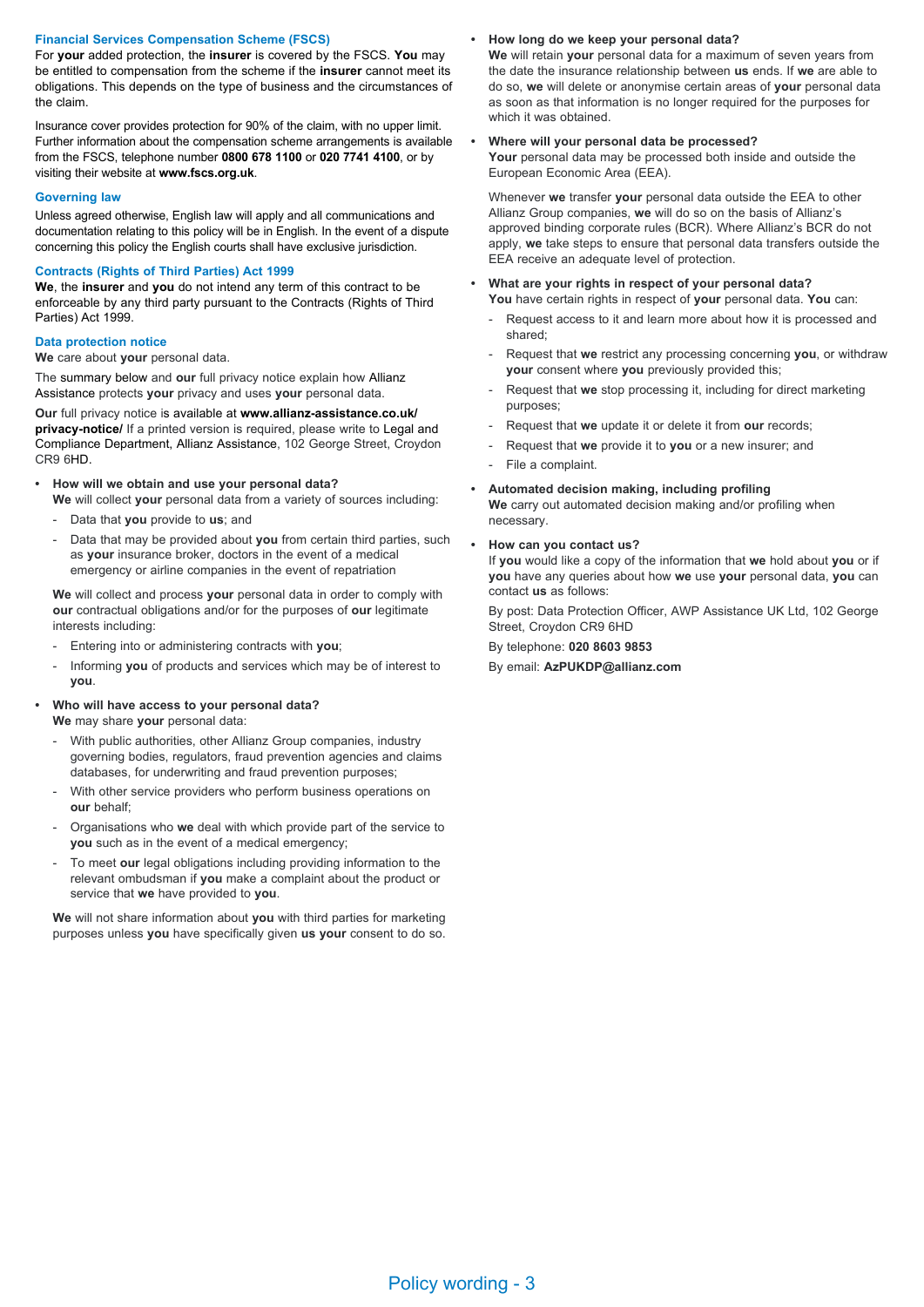# Definitions of words

When the following words and phrases appear in the policy document or booking confirmation, they have the meanings given below. These words are highlighted by the use of bold print.

## **Accident**

An unexpected event caused by something external and visible, which results in physical bodily injury, leading to total and permanent loss of sight, total and permanent loss of use of a limb or permanent disablement or death, within a year of the incident.

## **Add on**

An option to extend and/or adjust the regular cover levels and/or **excesses** for a specific number of consecutive days during the **period of insurance** on payment of the appropriate extra premium. Options include medical and dental elective, gadget, medical excess waiver, excess reduction, winter sports and sports trip. These cannot be purchased online. Chosen add ons will be shown on **your** booking confirmation.

## **Appointed adviser**

The solicitor or appropriately qualified person, firm or company, including **us**, who is chosen to act for **you** in **your** claim for compensation.

## **Area of cover**

**You** will not be covered if **you** travel outside the area **you** have chosen as shown on **your** booking confirmation, unless it is a short stay of up to 5 days during your journey or a stopover where **you** are scheduled to officially remain in transit**.**

## **• Europe**

**UK**, Continental Europe, Mediterranean islands, the **Channel Islands**, the Isle of Man, Morocco, Algeria, Tunisia, Libya, Egypt, Israel, Turkey, Madeira, Canary Islands, the Azores, the Republic of Ireland, Iceland, Russia, Estonia, Latvia, Lithuania, Belarus, Ukraine, Moldova and Georgia.

## **• Worldwide including USA**

Any worldwide country.

## **Note**

**You** will not be covered if **you** travel to a country where the Foreign and Commonwealth Office has advised against all travel or all but essential travel. For further details visit **gov.uk/foreign-travel-advice**

## **Business associate**

Any person in **your home** country that **you** work closely with, whose absence from work means that the director of **your** business needs **you** to cancel or curtail **your journey**.

## **Channel Islands** Jersey, Guernsey, Alderney, Sark and Herm.

## **Departure point**

The airport, international train station or port where:

- **your** outward journey to **your** destination begins;
- any connecting or pre-booked transport begins to continue **your journey** if it involves more than one destination or transport connection; or
- **your** return journey back **home** begins (including any connecting transport **you** take later).

## **Doctor**

A legally qualified doctor holding the necessary certification in the country in which they are currently practising, other than **you** or a **relative**.

## **Economic sanction(s)**

Any sanction, prohibition or restriction under United Nations resolutions or the trade or economic sanctions, laws or regulations of the European Union or **UK**. These may change from time to time and can include prohibiting the transfer of funds to a sanctioned country, freezing the assets of a government, the corporate entities and residents of a sanctioned country, or freezing the assets of specific individuals or corporate entities.

## **Excess**

The deduction **we** will make from the amount otherwise payable under this policy for each **person insured**, for each section, for each claim incident.

## **Home**

**Your** usual place of residence in the **UK, Channel Islands**, Isle of Man or Republic of Ireland.

## **Insurer**

AWP P&C SA.

## **Journey**

A trip that takes place during the **period of insurance** which begins when **you** leave **home** and unless specifically mentioned ends when **you** get back **home** or to a hospital or nursing home in **your home** country, whichever is earlier.

- For single trip cover
	- **vou** will only be covered if **you** are aged 34 and under (blue policy) or 79 and under (gold policy) at the date **your** policy was issued.
	- any other trip which begins after you get back is not covered.
	- a trip which is booked to last longer than 730 days is not covered.
	- **you** will be covered for taking part in **winter sports** activities for up to 7 days in total during the **period of insurance.** However cover under section 12 does not apply. The winter sports policy or **add on** provides cover under section 12.
- Study abroad
	- a trip which is booked to last longer than 365 days is not covered.

## **Legal action**

Work carried out to support a claim that **we** have agreed to. This includes settlement negotiations, hearings in a civil court, arbitration and any appeals resulting from such hearings other than an application by **you**:

- to the European Court of Justice, European Court of Human Rights or similar International body; or
- to enforce a judgment or legally binding decision.

## **Legal costs**

Fees, costs and expenses (including Value Added Tax or equivalent local goods and services tax) which **we** agree to pay for **you** in connection with **legal action.** Also, any costs which **you** are ordered to pay by a court or arbitrator (other than damages, fines and penalties) or any other costs **we** agree to pay.

## **Manual work**

Physical labour, including, but not limited to building and construction work or using, assembling, installing or maintaining heavy electrical, mechanical or hydraulic plant or machinery.

There is no cover for any type of:

- work below ground level or at heights over three metres above ground; • work involving the use, installation, assembling, maintenance or repair
- of heavy electrical, mechanical or hydraulic plant or machinery;
- plumbing, electrical or heavy construction work;
- lighting or sound technician:
- tree surgery, working as a lumberjack or any kind of work involving chainsaws.

### **Note**

This policy only provides cover for the limited types of manual work that are listed as being covered under the Working abroad section on page 7.

### **Natural catastrophe**

An event caused by natural forces for example avalanche, earthquake, fire, flood,hurricane, landslide, lightning, severe storm, tsunami or volcanic eruption.

### **Pair or set**

A number of items of **personal possessions** (not including **ski equipment**) that belong together or can be used together.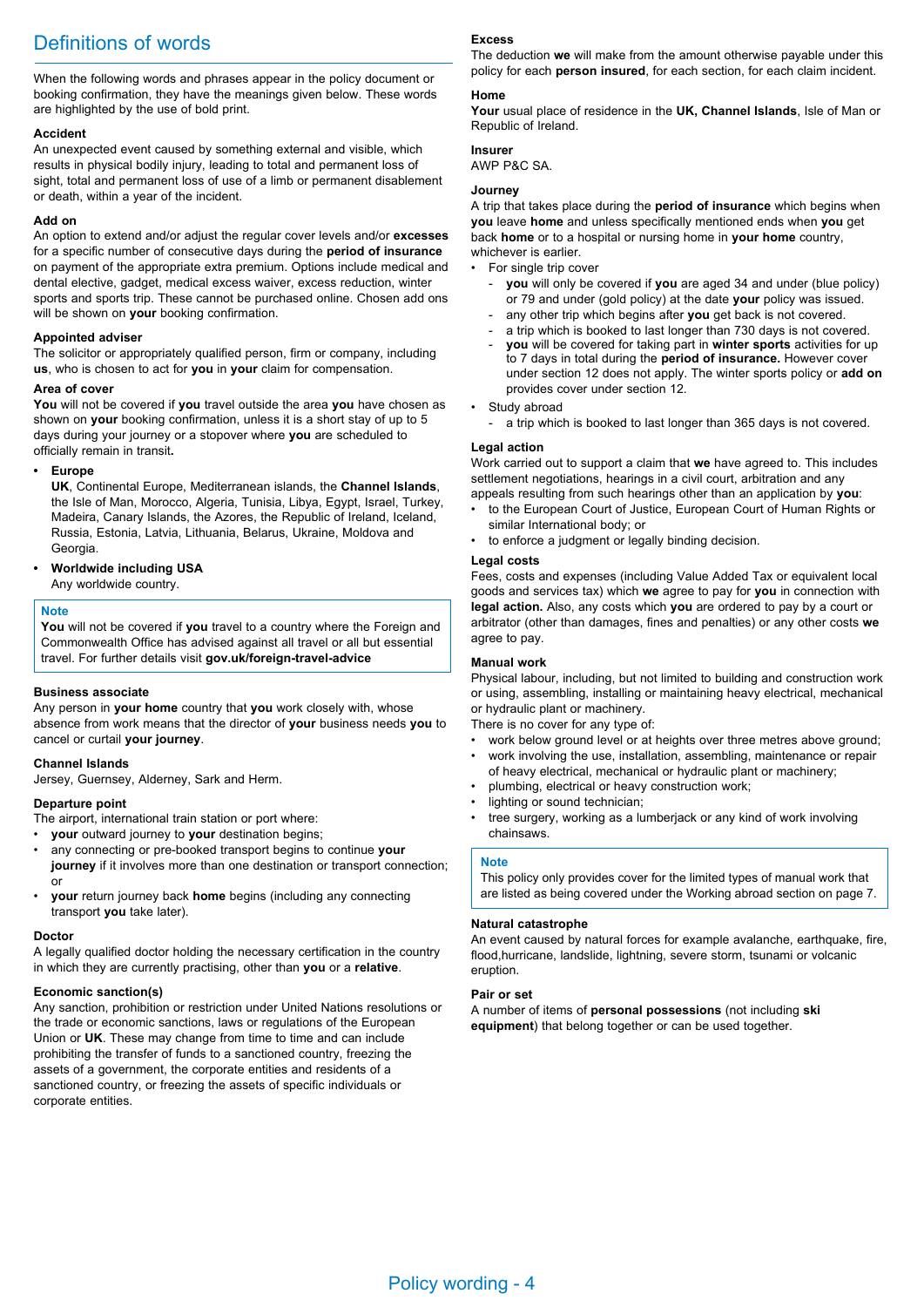### **Period of insurance**

• For single trip cover (including study abroad)

Cancellation cover begins from the issue date shown on **your** booking confirmation and ends at the beginning of **your journey**. The cover for all other sections starts at the beginning of **your journey** and finishes at the end of **your journey**. All cover ends on the expiry date shown on **your** booking confirmation, unless **you** cannot finish **your journey** as planned because of death, injury or illness or there is a delay to the public transport system that cannot be avoided. In these circumstances **we** will extend cover free of charge until **you** can reasonably finish that **journey**.

• For study abroad cover

Cover provided on the study abroad policy is identical to single trip cover, however **your** policy will allow **you** to return **home** up to three times without the cover lapsing. No cover applies during the time **you** are in **your home** country on these visits.

## **Note**

#### • **Home visits**

Single trip policies with over a six month (182 day) duration and Study abroad cover allow for home visits. See under the heading 'Home visits' within the Important information section on page 3 for full details.

• **Trip extension**

If **you** extend **your journey, we** may also be able to extend **your** single trip policy up to a maximum limit of 730 days. See under the heading 'Trip extensions (Single trip policies only)' within the Important information section on page 3 for full details.

#### **Personal possessions**

Each of **your** suitcases, trunks and similar containers (including their contents) and articles worn or carried by **you** (including **your valuables**).

#### **Redundancy**

Loss of permanent paid employment (except voluntary redundancy), after a continuous working period of two years with the same employer if **you** are aged 18 and over or 65 and under.

#### **Relative**

Your mother (in-law), father (in-law), step parent (in-law), sister (in-law), brother (in-law), wife, husband, son (in-law), daughter (in-law), step child, foster child, grandparent, grandchild, partner (including common law and civil partnerships) or fiancé(e).

#### **Resident**

A person who has their **home** in the **UK**, **Channel Islands**, Isle of Man or Republic of Ireland for at least three months before the policy was issued. They must also be registered with a **doctor** in the **UK**, **Channel Islands**, Isle of Man or Republic of Ireland.

#### **Ski equipment**

This consists of skis, poles, boots, bindings, snowboards or ice skates.

### **Ski pack**

Hired **ski equipment**, ski school fees and lift passes.

## **Travelling companion**

Any person that has booked to travel with **you** on **your journey**.

## **United Kingdom (UK)**

England, Scotland, Wales and Northern Ireland.

#### **Valuables**

Jewellery, watches, items made of or containing precious metals or semi/ precious stones, furs, binoculars, telescopes, computer games, any kind of photographic, audio, video, computer, television, fax equipment, MP3 players, PDAs, electronic games, TVs and CDs, mini discs, DVDs, cartridges, video and audio tapes.

#### **We, our, us**

Allianz Assistance which administers the insurance on behalf of the **insurer**.

## **You, your, person insured**

Each person shown on the booking confirmation, for whom the appropriate insurance premium has been paid.

# Medical Solutions 24/7 GP telephone and video consultation service

**We** are pleased to offer **you** a 24/7 General Practitioner Doctor (GP) consultation service as part of the medical cover included in **your** STA Travel Insurance policy.

If **you** are overseas and **you** have a medical issue that is concerning **you** and **you** would like to speak to a qualified GP, **you** can book a telephone or video GP consultation with **our** partner Medical Solutions UK Ltd using **your** phone, smartphone, tablet or webcam enabled PC or laptop. Consultations are available over the phone 24/7 or via video consultation 7 days a week.

## **Expert medical advice, with the convenience of 24/7 access.**

Get the expert medical advice **you** need, in a secure telephone or video consultation where **you** can speak with a **UK** GP over the phone or face-to-face from anywhere in the world.

Experience the convenience of a 24/7 GP consultation and speak with a qualified **UK** GP **you** can trust to help **you** with **your** concerns.

Medical Solutions UK Ltd offer trained, experienced **UK** GPs who can offer you advice, diagnosis, reassurance or a second opinion over the phone or via video consultation for a wide variety of symptoms, ailments and injuries.

Telephone consultations are available: 24/7, any time of the day or night.

Video Consultations are available: Monday to Friday: 8am - 10pm GMT Saturday: 8am - 8pm GMT Sunday: 10am - 6pm GMT

#### **How does a telephone or video GP consultation work?**

### **1 Book an appointment**

Phone: **UK +44 (0)161 468 7492** or

Website: **https://statravel.gp24.co/**

**You** will also receive instructions on how to access the service within **your** STA Travel Insurance policy confirmation email. Once **you** have clicked on the link within **your** confirmation email and saved the app to **your** home screen, **you** can arrange an appointment with a GP over the phone or via the app.

### **2 Start feeling better**

If **you** are in the European Union and the GP feels **you** would benefit from private prescription medication, they can authorise this electronically and arrange for the medication to be sent to **you**.

Any expenses incurred following the issuing of a private prescription for medication will be at **your** cost.

Should the GP feel **you** would benefit from further tests, they can issue an open private referral, this is sent securely via email.

For more information on prescribing abroad and referrals please click on the link below:

**https://www.medicalsolutions-uk.com/prescriptions-and-referralsterms-overseas/**

### **Consultation duration**

There is no time limit to a consultation. The service is available to **you** anywhere in the world outside of the **UK** during the **period of insurance** using a Wi-Fi / 3G / 4G internet connection or over the phone.

#### **Our GPs**

All GPs are experienced family practitioners who have been recommended to **us**, hand-picked, clinically audited and are performance reviewed. They are all experienced general practitioners and use patient feedback as well as a series of monitoring tools to ensure that they offer **you** the very best service possible. All of Medical Solutions UK Ltd GPs work privately and in the NHS in regular GP surgeries on a weekly basis.

#### **Quality assurance**

Medical Solutions UK Ltd is regulated by the Care Quality Commission in England and enables patients to consult with fully insured, professionally qualified and selected general practice **UK** GPs.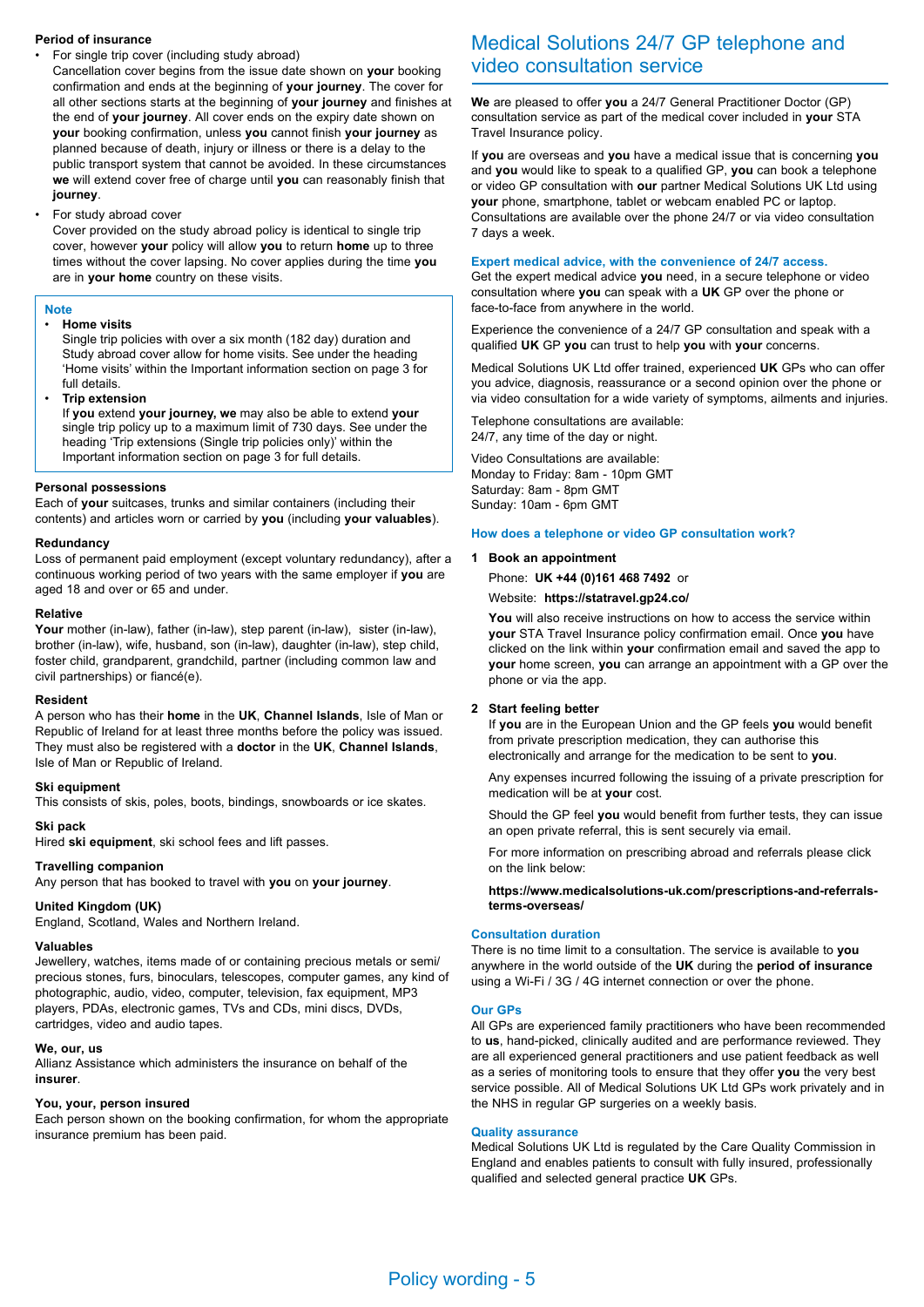#### **Privacy statement**

Your medical records will be held privately.

When **you** book an appointment and speak to a GP, details of **your** medical history will be noted during **your** consultation, including allergies and medication where relevant and this information will help them when making their recommendations.

Each time **you** talk to one of Medical Solutions UK Ltd GPs, they will make notes.

Where appropriate and with **your** consent the GP will share the notes with **your** own NHS GP to ensure **you** have a full medical record. For more information please click on the link below.

**https:/www.medicalsolutions-uk.com/privacypolicy/**

## 24-hour emergency medical assistance

Please tell **us** immediately about any serious illness or accident abroad where **you** have to go into hospital or **you** may have to return **home** early or extend **your** stay because of any illness or injury. If **you** are unable to do this because the condition is life, limb, sight or organ threatening, **you** should contact **us** as soon as **you** can. **You** must also tell **us** if **your** medical expenses are over **£500**. If **you** are claiming for a minor illness or accident **you** should, where possible, pay the costs and reclaim the money from **us** when **you** return. **You** can call 24 hours a day 365 days a year or email.

Phone: **UK +44 20 8666 9387** Fax: **UK +44 20 8603 0204**

Email: **medical@allianz-assistance.co.uk**

Please give **us your** age and **your** policy number. Say that **you** are insured with STA Travel insurance. Below are some of the ways the 24-hour emergency medical assistance service can help.

#### **Confirmation of payment**

**We** will contact hospitals or **doctors** abroad and guarantee to pay their fees, providing **you** have a valid claim.

#### **Repatriation**

If **our** medical advisers think it would be in **your** medical interests to bring **you** back to **your home** or to a hospital or nursing home in **your home**  country, **you** will normally be transferred by regular airline or road ambulance. Where medically necessary in very serious or urgent cases, **we** will use an air ambulance. **We** will consult the treating **doctor** and **our** medical advisers first. If **you** need to go home early, the treating **doctor** must provide a certificate confirming that **you** are fit to travel. Without this the airline can refuse to carry any sick or injured person.

**You** can contact **us** at any time, day or night. **You** will be answered by one of **our** experienced assistance co-ordinators who **you** should give all relevant information to. Please make sure **you** have details of **your** policy before **you** phone.

## Reciprocal health arrangements

#### **European Health Insurance Card (EHIC)**

- The EHIC entitles **you** to reduced-cost, sometimes free, medical treatment that becomes necessary while **you** are in a European Economic Area (EEA) country or Switzerland. The EEA consists of the European Union (EU) countries plus Iceland, Liechtenstein and Norway.
- The card gives access to state-provided medical treatment only. Remember, this might not cover all the things **you** would expect to get free of charge from the NHS in the **UK**. **You** may have to make a contribution to the cost of **your** care.
- **You** may apply for an EHIC online at **www.dh.gov.uk/travellers** or by calling **0300 330 1350**.

#### **Note**

The EHIC does not cover the cost of medical treatment in a private hospital or clinic, the additional cost of returning to **your home** country or for a **relative** to stay or fly out to be with **you**. In a medical emergency **you** may have no control over the hospital **you** are taken to and the closest hospital may be private.

#### **Australia**

- If **you** are travelling to Australia **you** can enrol in Medicare which will entitle **you** to subsidised hospital treatments and medicines. **You** can do this by contacting a local Medicare office in Australia.
- All claims for refunds under the Medicare scheme must be made before **you** leave Australia. For more information on Medicare visit: **www.medicareaustralia.gov.au** or

email: **medicare@medicareaustralia.gov.au**.

If **you** make use of these arrangements or any other worldwide reciprocal health arrangement which reduces **your** medical expenses, **you** will not have to pay an **excess**.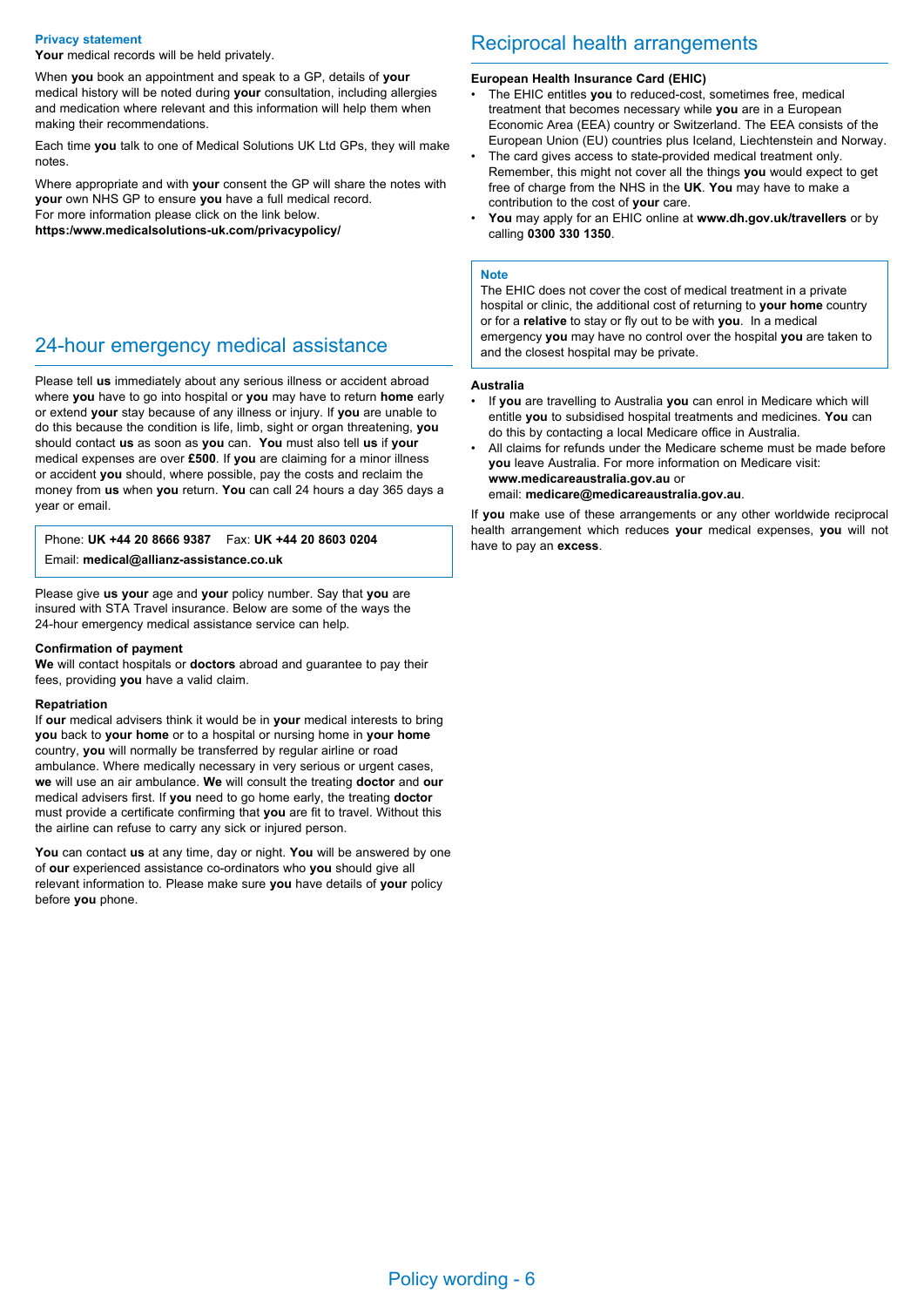# Health declaration and health exclusions

These apply to the Cancellation or curtailment charges, Emergency medical and associated expenses and Personal accident sections.

## **It is very important that you read the following and if necessary declare any existing medical conditions to us.**

## **Exclusions relating to your health**

- **1 You** will not be covered for any directly or indirectly related claims (see note at the end of this section) arising from the following if in the 12 months before taking out this insurance or booking **your journey** (whichever is later), **you**:
	- **a** have been prescribed medication;
	- **b** have received treatment or attended a **doctor** for any medical condition;
	- **c** have attended a hospital or a clinic as an out-patient or in-patient;
	- **d** have been referred for tests, investigations, treatment, surgery or are awaiting results;
	- **e** have been diagnosed as having a terminal illness.

### **Unless**

The medical condition(s) has (have) been declared to and accepted by **us**  in writing. This facility is not available if **you** have purchased the study abroad policy and no cover for existing medical conditions can be provided.

**You** should call the STA Travel medical line on **020 8603 9573** if:

- **• you** need to declare a medical condition;
- **• you** develop a medical condition after **your** policy was issued;
- **your** existing condition changes after **your** policy was issued;
- **• you** are unsure whether a medical condition needs to be declared or not.

The confidential helpline will be able to confirm if cover can be provided for **your** medical conditions and whether any extra premium is required. If **you**  need to make a claim arising from a medical condition that has not been declared and accepted by **us**, it is unlikely that **your** claim will be paid.

Each **person insured** by **us** would still be covered for any unrelated medical condition(s) and other sections of cover subject to the terms and conditions of this policy.

- **2 You** will not be covered if **you** travel against the advice of a **doctor** or where **you** would have been advised not to travel if **you** had sought their advice before beginning **your journey**.
- **3 You** will not be covered if **you** know **you** will need medical treatment or consultation at any medical facility during **your journey**.
- **4 You** will not be covered for any directly or indirectly related claim if, before **your journey**, a **doctor** diagnosed that **you** have a terminal condition.
- **5 You** will not be covered if **you** were waiting for medical treatment or consultation at any medical facility or were under investigation for a medical condition when **your** policy was issued.
- **6 You** will not be covered if **you** are travelling specifically for the purpose of obtaining and / or receiving any elective surgery, procedure or hospital treatment.

If **we** are unable to cover a medical condition, this will mean that any other **person insured** by **us** will not be able to make a claim arising from the medical condition(s). This may even apply if the person with the medical condition(s) purchases cover from another provider.

### **Exclusions relating to the health of someone not insured on this policy, but whose health may affect your decision whether to take or continue with your journey.**

You will not be covered for any directly or indirectly related claims (see note at the end of this section) arising from the health of a travelling companion, someone **you** were going to stay with, a close **relative** or a **business associate** if at the time **your** policy was issued:

- **you** were aware they have been receiving medical treatment or consultation at any medical facility for a medical condition in the last 12 months;
- **you** were aware they have been awaiting medical treatment or consultation at any medical facility or have been under investigation for a medical condition;
- **you** were aware that a **doctor** had diagnosed them as having a terminal condition, or that their medical condition was likely to get worse in the next 12 months.

### **Note**

## **Indirectly related claims**

An indirectly related claim means a medical problem that is more likely to happen because of another medical problem **you** already have. Sometimes these conditions can lead to the development of other conditions. For example if **you**:

- suffer from asthma, chronic obstructive pulmonary disease or other lung disease, **you** are more likely to get a chest infection.
- have high blood pressure, high cholesterol or diabetes, **you** are more likely to have a heart attack or a stroke.
- have osteoporosis, **you** are more likely to break or fracture a bone.
- have or have had cancer, **you** are more likely to suffer with a secondary cancer.

### **Level of medical cover provided**

This is not a private medical insurance policy and only gives cover for emergency medical treatment in the event of accident or unexpected illness occurring during **your journey.**

## Working abroad

Examples of paid and voluntary occupations and types of work that are covered under this insurance are:

- general farm work and fruit picking. This includes driving tractors and other similar farm vehicles so long as **you** comply with any appropriate licence requirements;
- office and general administration work;
	- bar and restaurant work
- teaching or coaching;
- doctor, nurse, midwife and care work (including medical and dental elective trips);
- au pair or nanny
- domestic work (including chalet maid etc.);
- musicians and singers.
- light building and DIY e.g. painting, decorating or basic construction work using light power tools only;
- gardening with or without light power tools (excluding chainsaws);
- work involving direct contact with wild animals (only when part of a recognised volunteering project, in a controlled environment when all safety guidelines are followed).

If **you** are intending on working in an occupation that is not listed, please contact **your** issuing store to confirm whether cover is available.

### **Note**

## **Personal liability and Personal accident exclusions while working**

- There is no personal liability cover for claims relating to any kind of work. There is no personal accident cover for claims relating to working
- with wild animals.

## **Manual work**

- There is no cover for any type of:
- work below ground level or at heights over three metres above ground;
- work involving the use, installation, assembling, maintenance or repair of heavy electrical, mechanical or hydraulic plant or machinery;
- plumbing, electrical or heavy construction work;
- lighting or sound technician;
- tree surgery, working as a lumberjack or any kind of work involving chainsaws.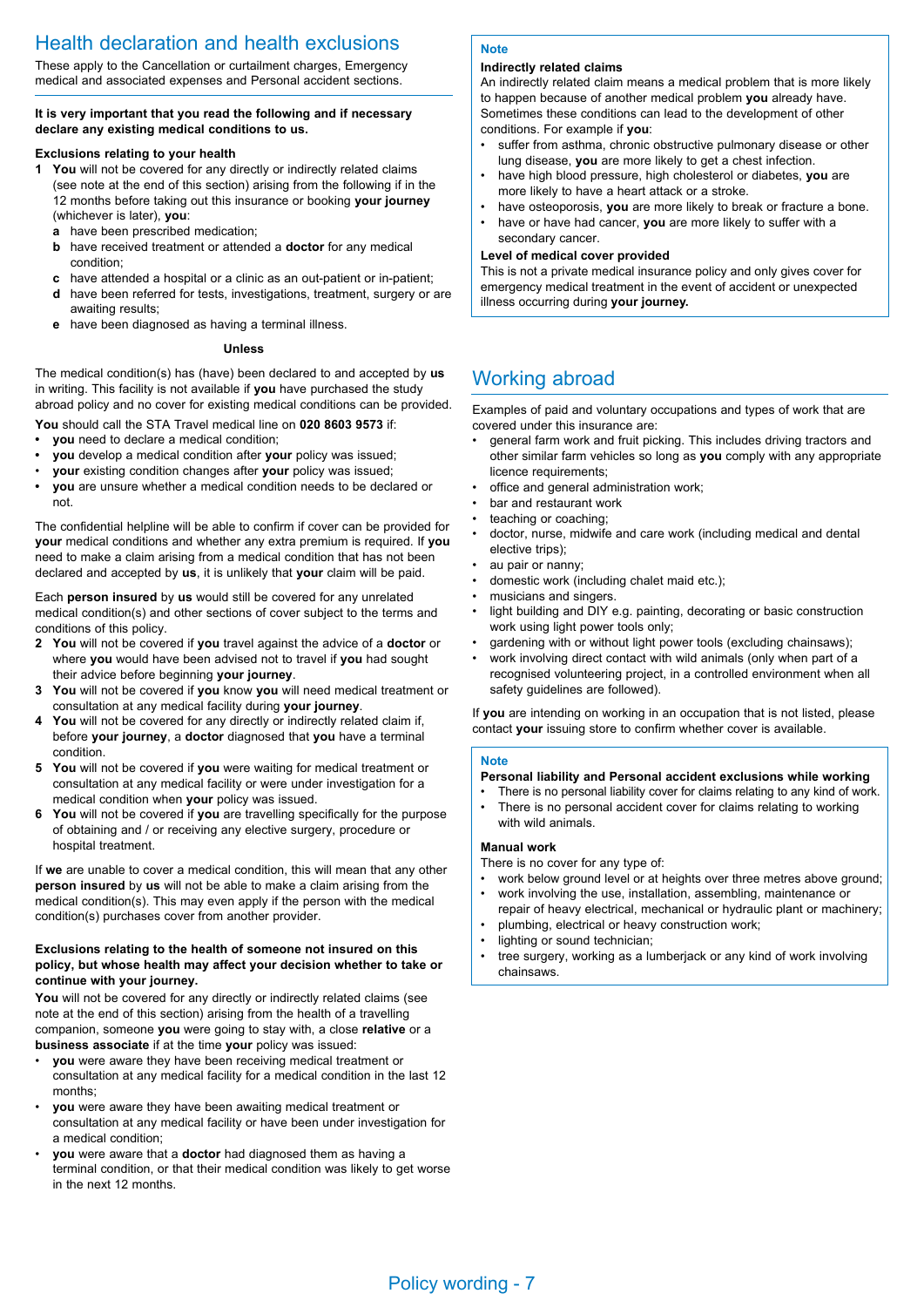# Adventurous activities and winter sports

STA Travel Insurance covers over 100 adventurous and adrenaline activities at no extra premium. However there are some activities that are excluded from cover.

The tables below have been categorised according to the level of cover **we** are prepared to offer, but please also read the important note below:

## **Note**

There is no cover for:

- any professional or semi-professional sporting activity; or
- any kind of racing except racing on foot; or
- any kind of **manual work** (paid or voluntary) unless the occupation or type of work is listed under 'Working abroad' on page 7 or cover has been confirmed in writing by the **insurer**.

## Activities marked with a triangle (<sup> $\triangle$ </sup>)

These are only covered in a pool, or within territorial or inland waters.

## **Activities marked with an asterisk (\*)**

If any of these activities are the main purpose of **your journey**, or the main activity for a period of time within it, **you** will only be covered if **you**  purchase the appropriate Sports trip / Winter sports policy or **add on** for example:

- If the main purpose of **your journey** is a football tour or horse riding holiday, **you** will need to buy the Sports trip policy.
- If the main purpose of **your journey** is a skiing or snowboarding holiday, **you** will need to buy the Winter sports trip policy.
- If **you** will be horse riding for one week of **your** three month **journey**, **you** will need to buy the Sports trip **add on**.
- If **you** will be skiing or snowboarding for two months of **your** six month **journey**, **you** will need to buy the Winter sports **add on**.

## **Winter sports**

• For single trip policies, taking part in 'Covered winter sports' activities are automatically included for up to 7 days during the **period of insurance** This includes cover under section 12. The Winter sports policy or **add on** also provides cover under section 12.

## **Covered activities - at no extra premium**

| abseiling                           | fitness training                              |
|-------------------------------------|-----------------------------------------------|
| aerobics                            | fives                                         |
| airboat rides                       | *football                                     |
| *American football                  | fly fishing                                   |
| angling (freshwater / pier / sea)   | *flying (as a passenger in a fully-           |
| archery                             | licenced passenger-carrying aircraft          |
| assault course                      | including jet and propeller                   |
| athletics                           | aeroplanes, helicopters, gliders and          |
| backpacking                         | micro lights)                                 |
| badminton                           | frisbee                                       |
| ballet                              | *gaelic football                              |
| baseball                            | go-karting                                    |
| basketball                          | gorge walking                                 |
| battle re-enactment (no personal or | grass skiing                                  |
| public liability)                   | gymnastics                                    |
| beach games                         | handball                                      |
| bird watching                       | *hang gliding                                 |
| <b>A</b> boating                    | *high diving (in a pool, not cliff diving)    |
| *body boarding                      | *hockey                                       |
| *boogie boarding                    | *horse riding                                 |
| bowls                               | *hot air ballooning (as a passenger           |
| *bungee jumping                     | on organised excursion)                       |
| camping                             | ice-skating (rink only)                       |
| *canoeing (up to grade 5)           | indoor skydiving                              |
| cascading                           | in-line skating                               |
| cave tubing                         | <sup>▲</sup> jet boating/shotover jet boating |
| clay pigeon shooting                | *jet skiing                                   |
| cricket                             | jogging                                       |
| croquet                             | *kayaking (up to grade 5)                     |
| cycling (not including touring, off | keep fit                                      |
| road, mountain biking or BMX)       | kite buggying                                 |
| deep sea fishing                    | <sup>A</sup> kite surfing                     |
| fell walking                        | lacrosse                                      |
| fencing                             | *marathon running                             |
| fishing (freshwater / pier / sea)   | *martial arts (training only)                 |
|                                     |                                               |

## **Covered activities continued...**

| moped/motor cycling (when valid             | Asnuba or BOSS (Breathing            |
|---------------------------------------------|--------------------------------------|
| UK motorcycle licence held and              | Observation Submersible Scooter)     |
| wearing crash helmets),                     | segways                              |
| netball                                     | shooting (target, when a supervised  |
| orienteering                                | activity)                            |
| overland expeditions                        | *skateboarding                       |
| paintballing                                | snooker, pool and billiards          |
| *parachuting/skydiving (static line,        | <b>*snorkelling</b>                  |
| tandem or accelerated free fall AFF         | softball                             |
| levels 1-8, up to BPA 'A' Licence.          | squash                               |
| No acrobatics or formation)<br>*paragliding | <b>A</b> surfing                     |
| parapenting (behind a motorised             | swimming                             |
| vehicle)                                    | swimming and snorkelling with        |
| *parasailing (on land)                      | dolphins/beluga whales/manatees/     |
| *parasailing (behind a motorised            | sharks/seals/stingrays/turtles (when |
| boat)                                       | a supervised activity)               |
| ▲ parascending over water (towed            | table tennis                         |
| by boat)                                    | tenpin bowling                       |
| pedaloes                                    | tennis                               |
| pony/horse/camel trekking                   | trampolining                         |
| quad biking (when a supervised              | trekking/walking/hiking (up to a     |
| activity and wearing crash helmets),        | maximum height of 6,000 metres)      |
| racquet ball                                | *triathlon                           |
| rafting (including white water and          | ultimate frisbee                     |
| *black water up to grade 3)                 | *via ferrata                         |
| rambling                                    | volleyball                           |
| *river boarding                             | *wakeboarding                        |
| road running                                | <b><sup>▲</sup>water polo</b>        |
| roller blading/roller hockey/roller         | water skiing                         |
| skating                                     | weight training                      |
| rowing                                      | whale watching                       |
| *rugby                                      | wind surfing/sail boarding           |
| safari (in a vehicle or on foot as part     | zip climbing                         |
| of an organised tour)                       | zip wiring                           |
| *safari bob diving                          | <b>*</b> yachting                    |
| <b>A</b> sailing                            | zorbing                              |
| *sand boarding/skiing                       | 4X4 trips (passenger or driver on a  |
| <sup>▲</sup> scuba diving (to 30 metres     | organised tour only).                |
| excluding wreck diving)                     |                                      |

## **Excluded activities - No cover provided**

| bamboo rafting                                         | traversing (expeditions or without<br>use of ropes or guides)<br>parachuting / skydiving (exceeding |
|--------------------------------------------------------|-----------------------------------------------------------------------------------------------------|
| bouldering                                             |                                                                                                     |
| boxing                                                 |                                                                                                     |
| base jumping                                           | BPA 'A' Licence, formation, freestyle,<br>free flying and/or acrobatics)                            |
| breathing observation bubble                           | polo                                                                                                |
| canoeing (above grade 3)                               | power boating                                                                                       |
| canyoning                                              | private flying                                                                                      |
| cliff diving                                           | rafting (above grade 3)                                                                             |
| cycling (touring, off road, mountain<br>biking or BMX) | rock climbing / scrambling                                                                          |
| elephant trekking                                      | sand yachting                                                                                       |
| endurance races                                        | scuba diving (in excess of 30 metres)                                                               |
| flying (except as a passenger in                       | shark cage diving                                                                                   |
| licensed passenger-carrying aircraft)                  | show jumping                                                                                        |
| gorge swinging (if not professionally                  | sky surfing                                                                                         |
| organised)                                             | tall ship crewing                                                                                   |
| hunting                                                | trekking / walking (over 6,000                                                                      |
| hydro speeding                                         | metres)                                                                                             |
| ice hockey                                             | volcano boarding                                                                                    |
| martial arts (competitions)                            | wreck diving (at any depth)                                                                         |
| motorised rallies                                      | wrestling                                                                                           |
| mountain boarding                                      | yachting / sailing (outside territorial                                                             |
| mountaineering / free climbing /                       | waters and / or racing).                                                                            |
| deep water soloing / sea level                         |                                                                                                     |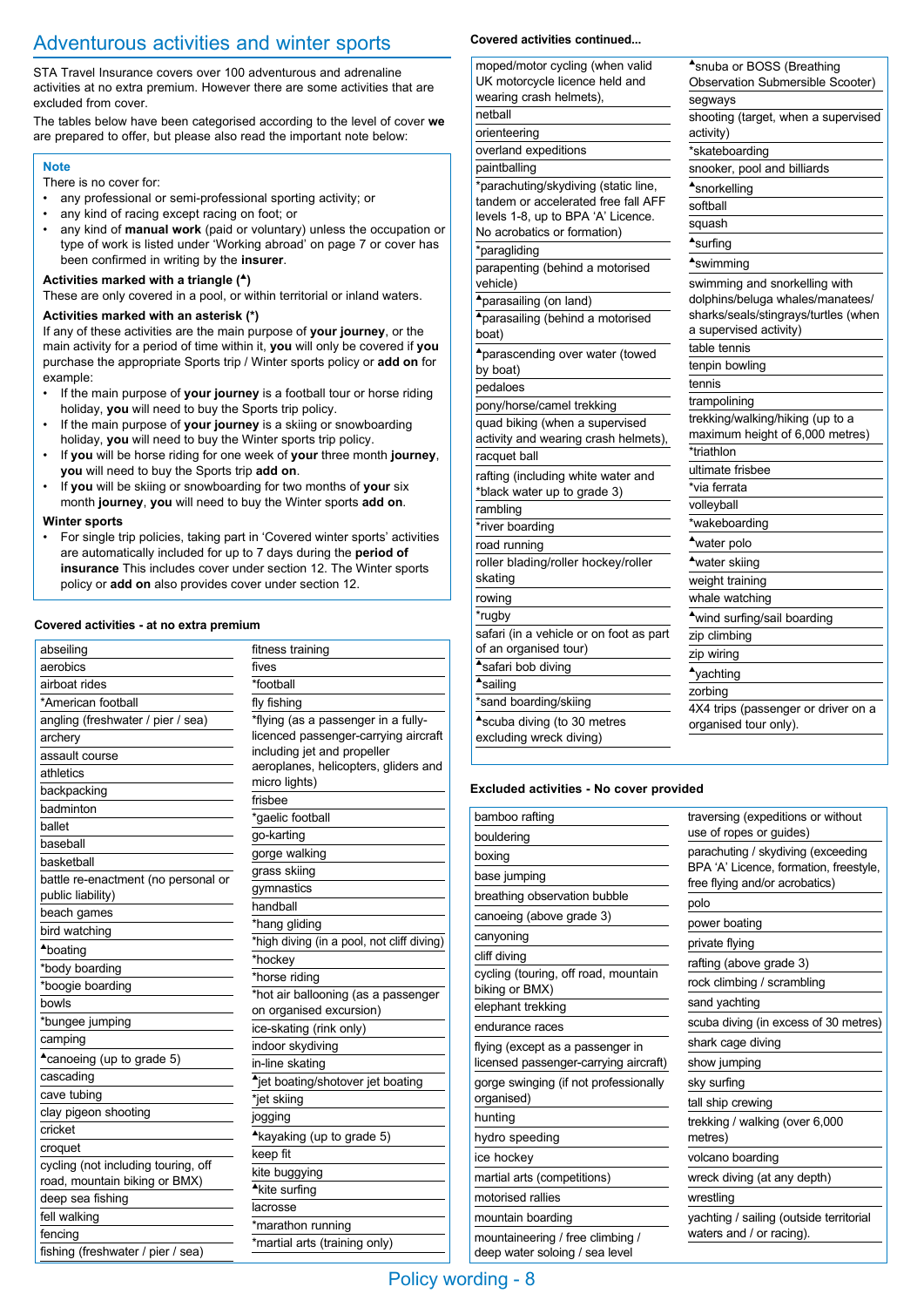#### **Covered winter sports - at no extra premium:**

| *skiing                                                  | *mono-skiing,                                                                                                                                                                             |
|----------------------------------------------------------|-------------------------------------------------------------------------------------------------------------------------------------------------------------------------------------------|
| *snowboarding                                            | *off piste skiing and snowboarding                                                                                                                                                        |
| *big foot skiing                                         | (when you are skiing within the ski                                                                                                                                                       |
| *bob-sleighing                                           | area boundaries of a recognised ski                                                                                                                                                       |
| *cross-country skiing (on locally-<br>recognised tracks) | resort and following ski patrol<br>guidelines)                                                                                                                                            |
| curling                                                  | *skeleton sledding                                                                                                                                                                        |
| *dog sledging                                            | ski bobbing                                                                                                                                                                               |
| glacier crossing/hiking                                  | sledging / tobogganing<br>*snow cat skiing<br>*snow blading<br>*snow mobiling / skidooing<br>*snow parks (beginner/intermediate<br>only, no jumps aerials or acrobatics)<br>*snow shoeing |
| glacier skiing                                           |                                                                                                                                                                                           |
| *heli skiing                                             |                                                                                                                                                                                           |
| ice fishing                                              |                                                                                                                                                                                           |
| ice climbing                                             |                                                                                                                                                                                           |
| *kite skiing                                             |                                                                                                                                                                                           |
| *luging                                                  |                                                                                                                                                                                           |

#### **Excluded winter sports - No cover provided**

| ice caving         | ski racing    |
|--------------------|---------------|
| cresta run         | ski radonee   |
| ski acrobatics     | ski stunting  |
| ski flying         | ski touring   |
| ski jumping        | speed skating |
| ski mountaineering | telemarking   |

## General exclusions

The following exclusions apply to the whole of your policy: **We** will not cover **you** for any claim arising from, or relating to, the following:

- **1** War, invasion, act of foreign enemy, hostilities (whether war is declared or not) civil war, civil commotion, rebellion, revolution, insurrection, military force, coup d'etat, terrorism (this does not apply to claims made under Emergency medical and associated expenses - Section 2 and Personal accident - Section 5), or weapons of mass destruction.
- **2** Any epidemic or pandemic.<br>**3** You not following any advi
- **3 You** not following any advice or recommendation made by the Foreign and Commonwealth Office, World Health Organisation or any government or other official authority. This includes where certain vaccinations or other preventative measures (such as malaria tablets) are recommended.
- **4** Any **economic sanction** which prohibits **us**, the **insurer** or members of the Allianz Group from providing cover under this policy.
- **5 Your** property being held, taken, destroyed or damaged under the order of any government or customs officials.
- **6** Ionising radiation or radioactive contamination from nuclear fuel or nuclear waste or any risk from nuclear equipment.
- **7** Any currency exchange rate changes.
- **8** The failure or fear of failure or inability of any equipment or any computer program, whether or not **you** own it, to recognise or to correctly interpret or process any date as the true or correct date, or to continue to function correctly beyond that date (except under the Emergency medical and associated expenses and Personal accident sections).
- **9 You** acting in an illegal or malicious way.
- **10** The effect of **your** alcohol, solvent or drug dependency or long term abuse.
- **11 You** being under the influence of alcohol, of solvents or drugs, or doing anything as a result of using these substances (except drugs prescribed by a **doctor** but not for the treatment of drug or alcohol addiction). While **we** do not expect **you** to completely avoid drinking alcohol, claims where **your** judgement has been seriously affected by the amount of alcohol **you** have drunk will not be covered. Examples of poor judgement include:
	- climbing on top of or jumping from a vehicle;
	- jumping or moving from any external part of any building to another, unless **your** life is in danger or **you** are attempting to save human life. sitting or lying on a window ledge or balcony wall.
- **12 You** not enjoying **your journey** or not wanting to travel.
- **13** Any loss caused as a direct or indirect result of anything **you** are claiming for, for example loss of earnings, unless it says differently in the policy.
- **14 You** not answering accurately any question(s) **we** have asked **you** at the time of buying this policy, where **your** answer(s) may have affected **our** decision to provide **you** with this policy.
- **15 You** taking part in an activity or winter sport that is not listed or confirmed in writing as covered (see under the heading 'Adventurous activities and winter sports' on pages 8-9).

## **Conditions**

The following conditions apply to the whole of **your** policy. Please read these carefully as **we** can only pay **your** claim if **you** meet these:

- **1 You** are a **resident** of the **UK, Channel Islands**, Isle of Man or Republic of Ireland.
- **2 You** take reasonable care to protect yourself and **your** property against accident, injury, loss and damage and act as if **you** are not insured and to minimise any potential claim.
- **3 You** have a valid booking confirmation.
- **4 You** accept that **we** will not extend the **period of insurance** if the original policy plus any extensions have either ended, been in force for longer than 730 days or **you** know **you** will be making a claim.
- **5 You** contact **us** as soon as possible with full details of anything which may result in a claim and give **us** all the information **we** ask for. Please see section 'Making a claim' on page 10 for more information.
- **6 You** accept that no alterations can be made to the terms and conditions of the policy, unless **we** confirm them in writing to **you**.
- **7 You** are not aged 35 and over (blue policy) or 80 and over (gold policy) at the date **your** policy was issued.

## **We have the right to do the following**

**1** Cancel the policy if **you** tell **us** something that is not true, which influences **our** decision as to whether cover can be offered or not.

- **2** Cancel the policy and make no payment if **you,** or anyone acting for **you**, make a claim under this policy knowing it to be dishonest, intentionally exaggerated or fraudulent in any way, or if **you** give a false declaration or deliberate mis-statement when applying for this insurance or supporting **your** claim. **We** may in these instances report the matter to the police.
- **3** Only cover **you** for the whole of **your journey** and not issue a policy if **you** have started **your journey**, unless **we** agree otherwise with **you**.
- **4** Take over and deal with, in **your** name, any claim **you** make under this policy.
- **5** Take legal action in **your** name (but at **our** expense) and ask **you** to give **us** details and fill in any forms (including Department for Work and Pensions forms), which will help **us** to recover any payment **we** have made under this policy.
- **6** With **your** or **your** Personal Representative's permission, get information from **your** medical records to help **us** or **our** representatives deal with any claim. This could include a request for **you** to be medically examined or for a postmortem to be carried out in the event of **your** death. **We** will not give personal information about **you** to any other organisation without **your** specific agreement.
- **7** Send **you home** at any time during **your journey** if **you** are taken ill or injured. **We** will only do this if the **doctor** treating **you** and **our** medical advisers agree. If there is a dispute, **we** will ask for an independent medical opinion.
- **8** Not accept liability for costs incurred for repatriation or treatment if **you** refuse to follow advice from the treating **doctor** and **our** medical advisers.
- **9** Only refund or transfer **your** premium if **you** decide that the policy does not meet **your** needs and **you** have contacted **us** within 14 days from the date **you** receive **your** policy and booking confirmation. **We** can recover all costs that **you** have used if **you** have travelled or made a claim or intend to make a claim.
- **10** Not to pay any claim on this policy (except under the Personal accident section) for any amounts covered by another insurance or by anyone or anywhere else, for example any amounts **you** can get back from private health Insurance, any reciprocal health agreements, transport or accommodation provider, home contents insurer or any other claim amount recovered by **you**. In these circumstances **we** will only pay **our** share of the claim.
- **11** If **you** cancel or cut short **your journey** for any reason other than those specified in Section 1, all cover provided on **your** policy will be cancelled without refunding **your** premium.
- **12** Ask **you** to pay **us** back any amounts that **we** have paid to **you** which are not covered by this policy.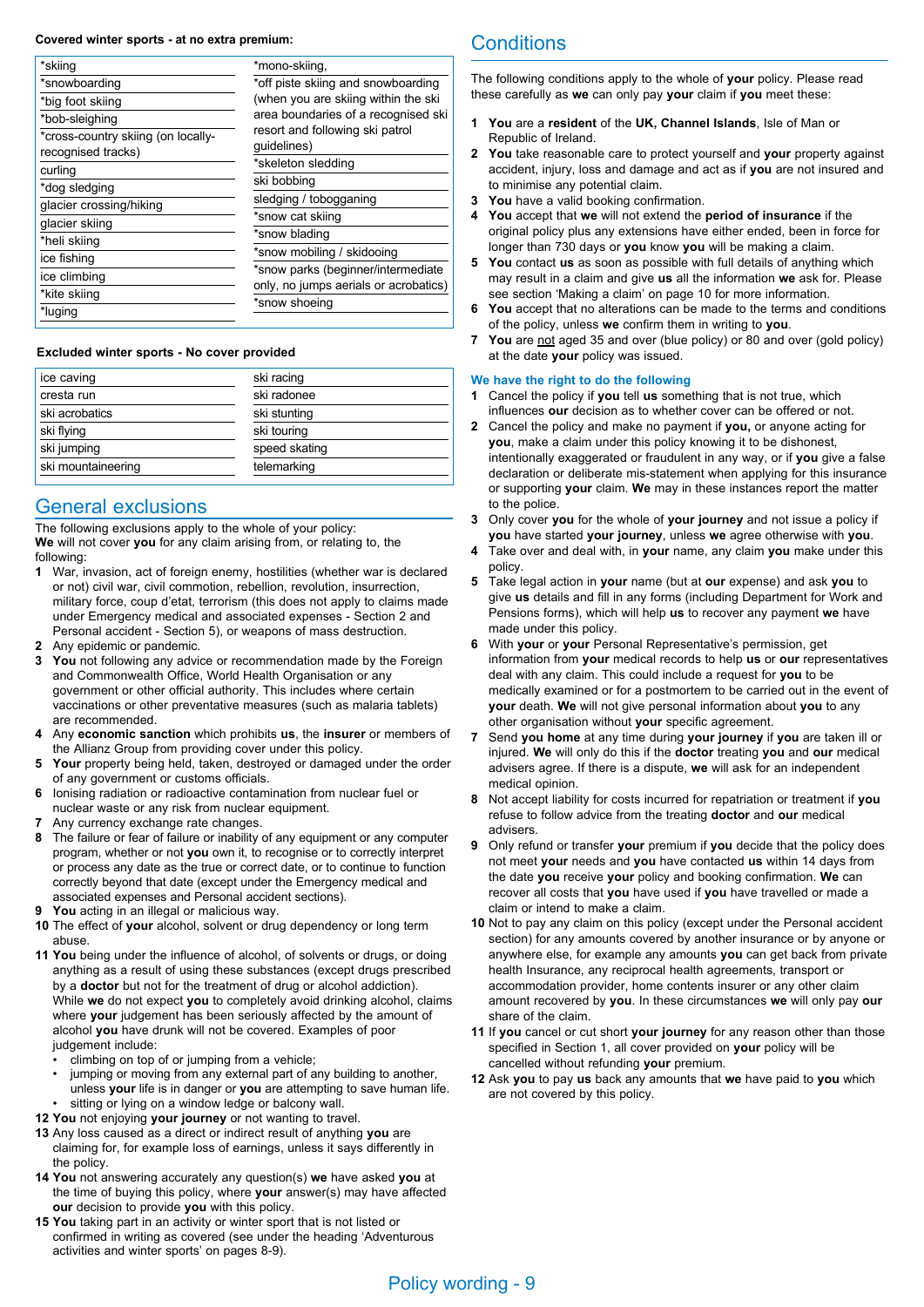To claim, please visit the website **www.azgatravelclaims.com**. This will lead **you** to **our** online claims notification service where **you** can complete an online claim form.

## Alternatively, Phone: **020 8666 9367** and ask for a claim form or

Write to: Allianz Assistance travel insurance claims department, PO Box 451, Feltham, TW13 9EE or

#### email **travel.claims@allianz-assistance.co.uk**.

**You** should fill in the form and send it to **us** as soon as possible with all the information and documents **we** ask for. It is essential that **you** provide **us** with as much detail as possible to enable **us** to handle **your** claim quickly. Please keep photocopies of all information **you** send **us**.

**You** will need to obtain some information about **your** claim while **you** are away. Below is a list of the documents **we** will need in order to deal with **your** claim.

### **For all claims**

- **Your** original **journey** booking invoice(s) and travel documents showing the dates and times of travel.
- Original receipts and accounts for all out-of-pocket expenses **you** have to pay.
- Original bills or invoices **you** are asked to pay.
- Details of any other insurance **you** may have that may cover the same loss, such as household or private medical.
- As much evidence as possible to support **your** claim.

### **Cancellation or curtailment**

- If **you** need to curtail **your journey** call **UK +44 (0)20 8666 9387** immediately to get **our** prior agreement.
- Original cancellation invoice(s) detailing all cancellation charges incurred.
- For claims relating to illness or injury a medical certificate will need to be completed by the treating **doctor**. A certified copy of the death certificate is required in the event of death.
- If **your** claim results from any other circumstances, please provide evidence of these circumstances.

#### **Medical expenses**

- Always contact **our** 24-hour emergency medical service when **you** are hospitalised, require repatriation or where medical fees are likely to exceed **£500**.
- **•** Medical evidence from the treating **doctor** to confirm the illness or injury and treatment given including hospital admission and discharge dates, if this applies.

### **If your passport is lost, stolen or destroyed**

• A receipt from the Consulate confirming the cost of the replacement passport and a written report from the police if **your** passport is stolen.

### **Personal possessions and Gadget cover**

- Report the theft, damage or loss to the police within 24 hours of discovery and ask them for a written police report.
- If appropriate, **you** should also report the theft, damage or loss to **your** courier or hotel / apartment manager and ask for a written report.
- Original receipts, vouchers or other suitable evidence of purchase / ownership / value for lost, stolen or damaged **personal possessions**.
- Keep any damaged items as **we** may need to inspect them. If **we** make a payment, or **we** replace an item, the item will then belong to **us**. • Obtain an estimate for repair for all damaged items.

## **For loss or damage in transit claims**

Please obtain a Property Irregularity Report (PIR) from the airline or a carrier's report from the rail company, shipping line or their handling agent. This should be done within 7 days of the delay / loss / damage. You have 21 days to write to the airline confirming details of essential replacement items purchased.

### **Personal accident / Repayment of student loan**

- Detailed account of the circumstances surrounding the event, including photographs and video evidence (if this applies).
- Medical evidence from the treating **doctor** to confirm the extent of the injury and treatment given including, hospital admission / discharge.
- Full details of any witnesses, providing written statements where available. • A certified copy of the death certificate if this applies.

## **Missed departure / Natural catastrophe**

• Detailed account of the circumstances causing **you** to miss **your** departure together with supporting evidence from the public transport provider or accident / breakdown authority attending the private vehicle **you** were travelling in. For **natural catastrophe** claims could include local news reports.

#### **Delayed departure**

• Written confirmation from the airline, rail company, shipping line or their handling agent of the scheduled and actual departure times and why the departure was delayed.

#### **Personal liability**

- A detailed account of the circumstances surrounding the claim, including photographs and video evidence (if this applies).
- Any writ, summons or other correspondence received from any third party. Please note that **you** should not admit liability, offer to make any payment or correspond with any third party without **our** written consent.
- Full details of any witnesses, providing written statements where available.

#### **Legal expenses**

- Detailed account of the circumstances surrounding the event, including photographs and video evidence (if this applies) within 90 days of the event causing **your** claim.
- Any writ, summons or other correspondence received from any third party. Please note that **you** should not reply to any correspondence from a third party without **our** written consent.
- Full details of any witnesses, providing written statements where available.

## **Hijack**

• A letter from the airline, rail company, shipping line or their handling agent confirming the hijack and the length of time **you** were detained.

### **Winter sports**

#### **Ski pack**

- Medical evidence from the treating **doctor** to confirm the illness or injury and treatment given including hospital admission / discharge if this applies.
- If **you** are advised by a **doctor** at **your** resort that **you** cannot take part in **your** pre-booked ski activities because of medical reasons, **you** should obtain a medical certificate from them confirming this.

### **Ski equipment**

- All appropriate evidence requested under the heading 'Personal possessions and Gadget cover' in this section.
- All hire receipts and luggage labels / tags.
- A written report from **your** airline or other carrier if **your ski equipment** is delayed or misdirected.

#### **Piste closure**

• Written confirmation from **your** tour operator, the local piste authority or ski lift operator confirming the reason for the closure and duration.

### **Gadget cover**

• Please see evidence listed under 'Personal possessions and Gadget cover' of this section.

## **Medical elective cover**

- Report the needle stick attack to the police within 24-hours of the incident and ask them for a written report confirming the event.
- Always contact **our** 24-hour emergency medical service when **you** are hospitalised, require repatriation or where medical fees are likely to exceed **£500**.
- **•** Medical evidence from the treating **doctor** to confirm the details of the injury and treatment given including hospital admission and discharge dates, if this applies.
- **•** Confirmation from the treating **doctor** of the HIV test results.

## Making a complaint

**We** aim to provide **you** with a first class policy and service. However, there may be times when **you** feel **we** have not done so. If this is the case, please tell **us** about it so that **we** can do **our** best to solve the problem. If **you** make a complaint **your** legal rights will not be affected.

In the first instance, please write to: Customer Service, Allianz Assistance, 102 George Street, Croydon, CR9 6HD Telephone: **020 8603 9853** 

#### Email **customersupport@allianz-assistance.co.uk**

Please supply **us** with **your** name, address, policy number and claim number where applicable and enclose copies of relevant correspondence as this will help **us** to deal with **your** complaint, in the shortest possible time.

If **you** are not satisfied with **our** final response **you** can refer the matter to the UK Financial Ombudsman Service for independent arbitration.

Visit: **www.financial-ombudsman.org.uk**

Write to: Financial Ombudsman Service, Exchange Tower, London E14 9SR Call: **0800 023 4567** or **0300 123 9 123**

Email: **complaint.info@financial-ombudsman.org.uk**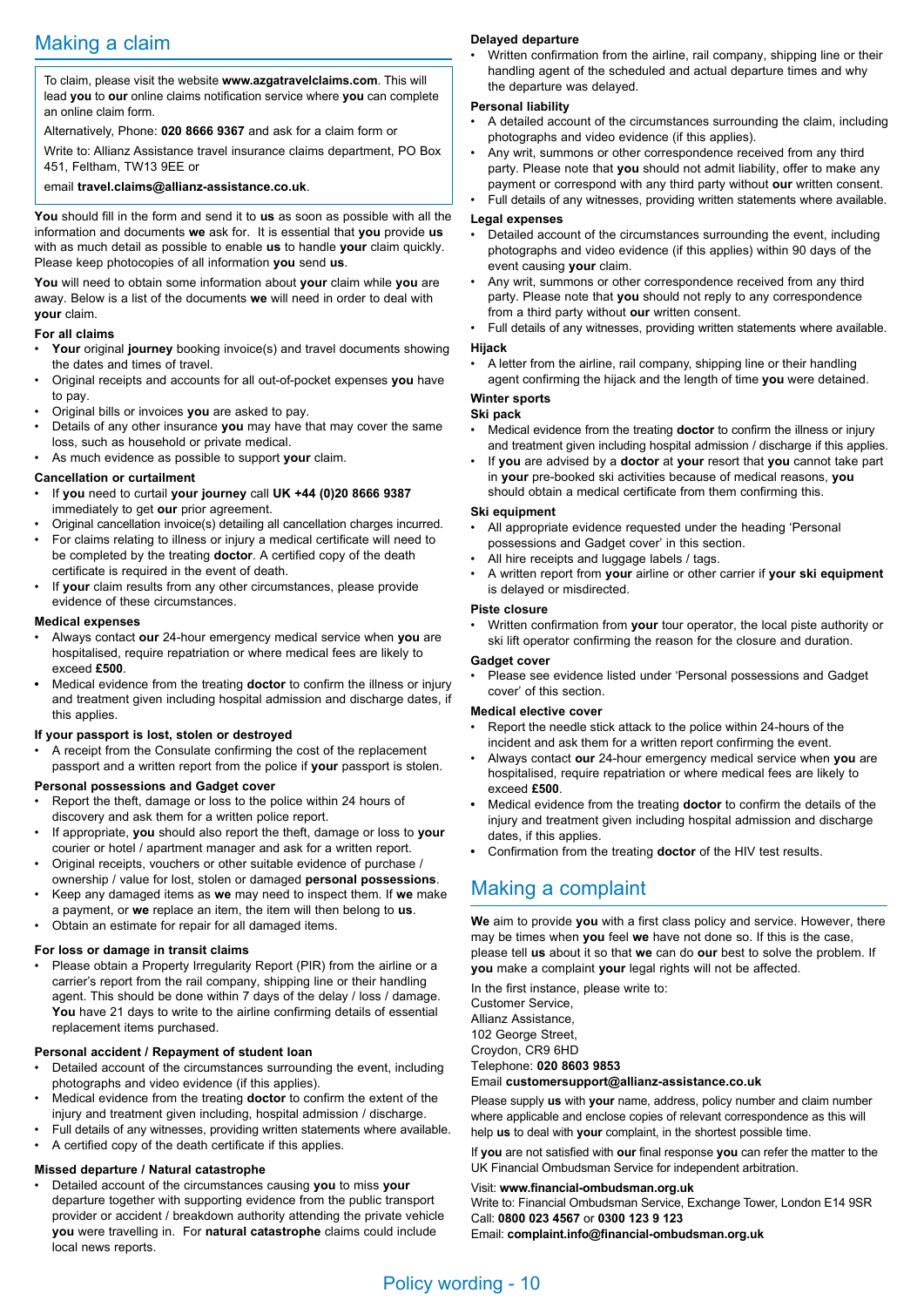If **you** think **you** may have to cut **your journey** short (curtail), **we** must be told immediately - see under the heading '24-hour emergency medical assistance' on page 6 for more information.

## **What you are covered for**

**We** will pay up to **£1,500** in total, for **your** part of unused:

- personal accommodation;
- transport charges;
- pre-booked tours;
- other travel expenses (including cancellation fees, visas and STA Multiflex Pass);
- fees for any short term pre-booked vocational courses, for example, teaching English as a foreign language or ski instructor courses

all of which have been paid for or where there is a contract to pay that cannot be recovered from anywhere else. **We** will provide this cover in the following necessary and unavoidable circumstances:

### **Cancellation**

If **you** cancel **your journey** before it begins because one of the following happens:

- The death, serious injury or serious illness of **you**, someone **you** were going to stay with, a **travelling companion**, or a **relative** or **business associate** of **you** or a **travelling companion**.
- **You** or a **travelling companion** is called for jury service in **your home** country or as a witness in a court in **your home** country.
- **You** or a **travelling companion** is needed by the police following a burglary, or damage caused by serious fire, storm, flood, explosion, subsidence, vandalism, fallen trees, impact by aircraft or vehicle at **your home** or their home or usual place of business in **your home** country.
- **You** are a member of the Armed Forces, Police, Fire, Nursing or Ambulance services or work for another Government Department, and **your** employer withdraws **your** previously agreed leave for operational reasons.
- You have to re-sit a further education examination that forms part of **your** full time study course, if **you** find out that **you** failed the original examination after **you** bought **your** policy.
- **You** or a travelling companion being advised not to travel by a **doctor**, because of a pregnancy.
- You or a travelling companion cannot comply with the transport provider's conditions of carriage, because of a pregnancy that **you** find out about after **you** bought **your** policy.
- **Your redundancy**.
- For self-drive **journeys** only The vehicle in which **you** were intending using on **your journey** breaks down or is stolen within five days of **your** departure date, and can no longer be used for **your journey**.

#### **Curtailment**

**You** cut **your journey** short (curtail) after it has begun because of one of the following:

- Anything mentioned in Cancellation except redundancy.
- **You** are injured or ill and are in hospital for the rest of **your** journey.

## **Full curtailment**

**Note**

- **We** will calculate curtailment claims from the date it is necessary for **you** to return to **your home** country or the date **you** are hospitalised as an in-patient, for the rest of **your** journey. **We** will pay unused personal accommodation and other travel expenses based on each 24-hour period **you** have lost. If **you** need to be repatriated, **we** will not refund the cost of **your** unused return travel tickets. **We** will put the value of these tickets towards the extra transport costs **we** have to pay.
- **•** If **you** need to be repatriated or curtail **your journey**, for one of the reasons shown above, **we** will:
	- **-** not refund the cost of **your** unused return travel tickets. The value of these tickets will be put towards the extra transport costs **we** have to pay;
	- **-** deduct the cost of an economy flight (booked six weeks in advance) or other equivalent transport costs from any claim, if **you** did not have a return travel ticket.

### **Partial curtailment**

- **•** If **you** have a valid curtailment claim, not relating to the illness or injury of **you** or a **travelling companion,** and only want to return **home** briefly, for example, to attend a funeral, visit a seriously ill relative or re-sit an exam, **we** will:
	- **-** cover the cost of an economy one-way flight home (without having to pay an **excess**);
	- **-** allow **you** to make this return **home** without voiding **your** policy. There is no cover under any section of the policy during the time **you** arrive in **your home** country and the time **you** leave the final **departure point** in **your home** country to resume **your journey.**

## **What you are not covered for**

## **Under Cancellation and Curtailment**

An **excess** of **£100**, unless the excess reduction **add on** has been paid to reduce the **excess** to **£50**.

Any condition stated under Health declaration and health exclusions on page 7.

Anything the company providing **your** transport or accommodation, their agents, any person acting for **you** or **your** conference organiser is responsible for.

Booking, credit card and non-Sterling transaction fees.

The cost of Airport Departure Duty/Tax recoverable from elsewhere. Administration costs charged by **your** travel, accommodation or other provider to process a refund as a result of cancelling all or part of **your** booking (including obtaining Airport Departure Duty/Tax refunds). Any tuition fees for non-vocational courses, such as university or similar educational courses.

More than the lowest market value of equivalent accommodation, transport charges and other travel expenses, if payment was made using frequent flyer points, airmiles, loyalty card points, redeemable vouchers or another similar scheme. Anything caused by:

- **you** not having the correct passport or visa;
- **your** carriers' refusal to allow **you** to travel for whatever reason;
- any restriction caused by the law of any country or people enforcing these laws;
- bankruptcy or liquidation of the company providing **your** transport or accommodation, their agents or any person acting for **you**;
- **your** vehicle being stolen or breaking down, unless on a self drive **journey**;
- **you** not wanting to travel or not enjoying **your journey**;
- riot, civil commotion, strike or lock-out;
- **you** travelling in an aircraft (except as a passenger in a fullylicensed, passenger-carrying aircraft);
- **your** suicide, self-injury or deliberately putting yourself at risk (unless **you** were trying to save another person's life) for example swimming while under the influence of alcohol or climbing from one balcony to another;
- the death of any pet or animal;
- the withdrawal from service of an aircraft, cross-channel train or sea vessel (temporarily or permanently), on which **you** are booked to travel, by the carrier or on the recommendation or order of any government, civil aviation authority, port authority, rail authority or other similar authority in any country. This exclusion does not apply to claims under Natural catastrophe cover - Section 17, if the withdrawal from service is as a result of a **natural catastrophe**.

### **Under Cancellation**

Any extra cancellation charges, because **you** did not tell the company providing **your** transport or accommodation, their agents or any person acting for **you**, as soon as **you** knew **you** had to cancel. Financial circumstances or unemployment, except caused by **redundancy** which **you** find out about after the date **your** policy or travel tickets for **your journey** were bought (whichever is the later).

### **Under Curtailment**

Cutting short **your journey** unless **we** have agreed. Any costs when **you** do not get a medical certificate (from the **doctor** who treated **you** in the place where **you** were staying) which says it was necessary for **you** to come **home** because of death, injury or illness. **Our** medical advisers must have agreed with the reason and that **you** were fit to travel.

The cost of any of **your** remaining pre-booked tickets if **you** have not used them and **we** have paid extra transport costs for **you** to return to **your home** country earlier than planned.

**You** travelling on a motorcycle, unless the rider holds a valid **UK, Channel Islands**, Isle of Man or Republic of Ireland motorcycle licence and all **persons insured** are wearing crash helmets, whether legally required or not.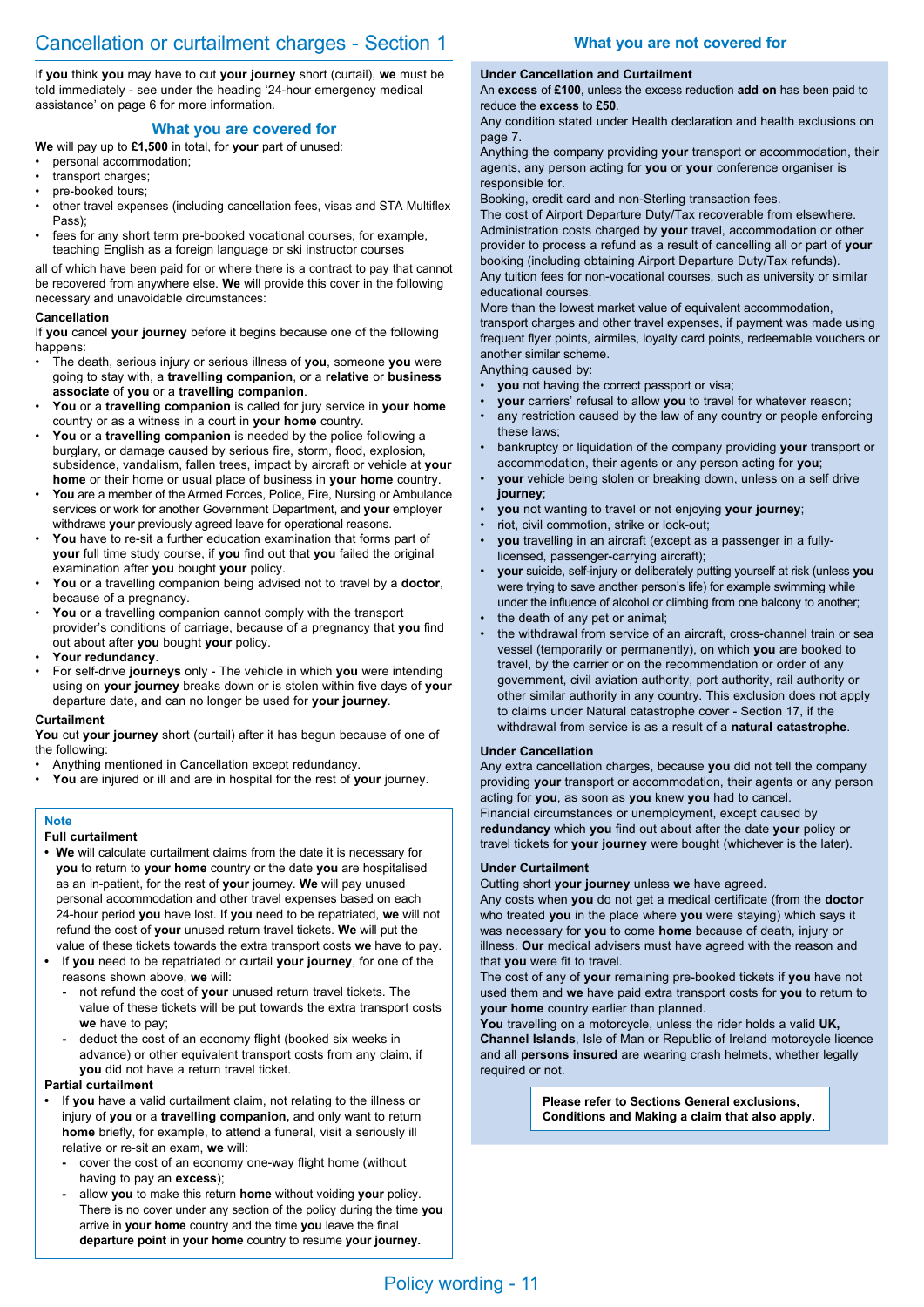# Emergency medical and associated expenses - Section 2

If **you** are taken into hospital or **you** think **you** may have to come **home** early or extend **your journey** because of illness, injury or accident, or if **your** medical expenses are over **£500 we** must be told immediately - see under the heading '24-hour emergency medical assistance' on page 6' for more information.

## **What you are covered for**

**We** will pay **you** or **your** personal representatives for the following necessary and unforeseen emergency expenses if **you** die, are injured, have an accident or are taken ill during **your journey**.

## **Cover outside your home country**

Up to **£2 million** in total for reasonable fees or charges **you** incur for: • **Treatment**

Medical, surgical, medication costs, hospital, nursing home or nursing services.

## • **Repatriation**

**Your** repatriation to **your home** country if medically necessary.

### • **Transport and accommodation**

Reasonable extra transport and accommodation costs for **you** and any one other person who stays or travels with **you** or to **you** from **your home** country on medical advice.

## **Note**

## **For repatriation claims:**

- **We** will not refund the cost of **your** unused return travel tickets. The value of these tickets will be put towards the extra transport costs **we** have to pay.
- **We** may deduct the cost of an economy flight (booked six weeks in advance) or other equivalent transport costs from any claim, if **you** did not have a return travel ticket.

### **If cover provided elsewhere:**

• If amounts are covered by other insurance, **we** will only pay **our** share of the claim. See Condition 10 on page 9 for full details.

### • **Funeral expenses**

The reasonable cost of transporting **your** body or ashes to **your home** or **we** will pay up to **£2,500** for **your** funeral expenses, in the place where **you** die outside **your home** country.

## **We** will also pay:

### • **In-patient benefit**

**£20** for each 24-hour period that **you** are in hospital as an in-patient up to **£600** in total during the **journey** as well as any fees or charges paid under **Treatment**.

### • **Dental**

Up to **£350** for emergency dental treatment to relieve sudden pain.

## **Cover within your home country**

Up to **£1,000** for:

## • **Transport and accommodation**

Reasonable extra transport and accommodation costs for **you** and any one other person who stays or travels with **you** or to **you** from within **your home** country on medical advice; and the reasonable cost of transporting **you**, **your** ashes or body **home**.

## **What you are not covered for**

#### **Under Cover outside your home country except In-patient benefit and under Cover within your home country**

An **excess** of **£100**, unless the excess reduction **add on** has been paid to reduce the **excess** to **£50**, the medical excess waiver **add on** has been paid or **your** claim is reduced because **you** used a European Health Insurance Card or any other reciprocal health arrangement (see 'Reciprocal health arrangements' on page 6 for more information). The cost of replacing any medication **you** were using when **you** began **your journey**.

### **Under Cover outside your home country and Cover within your home country**

Any condition stated under Health declaration and health exclusions on page 7.

Extra transport and accommodation costs which are of a higher standard than those already used on **your journey**, unless **we** agree. Anything caused by:

- **you** travelling in an aircraft (except as a passenger in a fullylicensed, passenger-carrying aircraft);
- **your** suicide, self-injury or deliberately putting yourself at risk (unless **you** were trying to save another person's life) for example swimming while under the influence of alcohol or climbing from one balcony to another;
- **you** travelling on a motorcycle, unless the rider holds a valid **UK, Channel Islands**, Isle of Man or Republic or Ireland motorcycle licence and all **persons insured** are wearing crash helmets, whether legally required or not.

Any costs incurred 12 months after the date of **your** death, injury or illness.

Any costs for taxi fares and telephone calls (including mobile calls) resulting from an incident claimed for under this section.

## **Under Cover outside your home country - Treatment**

- Any services or treatments **you** receive:
- within **your home** country**;**
- which are not directly related to the illness or injury that caused the claim;
- which the **doctor** in attendance and/or in **our** medical opinion can wait until **you** get back to **your home** country**;**
- after **you** have refused to return **home**, when in **our** medical opinion, **you** are fit to travel;
- after **you** have refused to return **home**, when in **our** medical opinion, **you** are not fit to continue with **your journey;**
- that are non-emergency, for example physiotherapy, without first receiving **our** authorisation; or
- in a health spa, convalescence or nursing home, or any rehabilitation centre.

Medical costs over **£500**, in-patient treatment or repatriation which **we** have not authorised.

The extra costs of having a single or private room in a hospital or nursing home.

The cost of all treatment which is not directly related to the illness or injury that caused the claim.

## **Under Cover outside your home country - Funeral expenses**

**Your** burial or cremation within **your home** country . **Under Cover outside your home country - Dental**

Replacing or repairing false teeth or artificial teeth (such as crowns). Dental work involving the use of precious metals.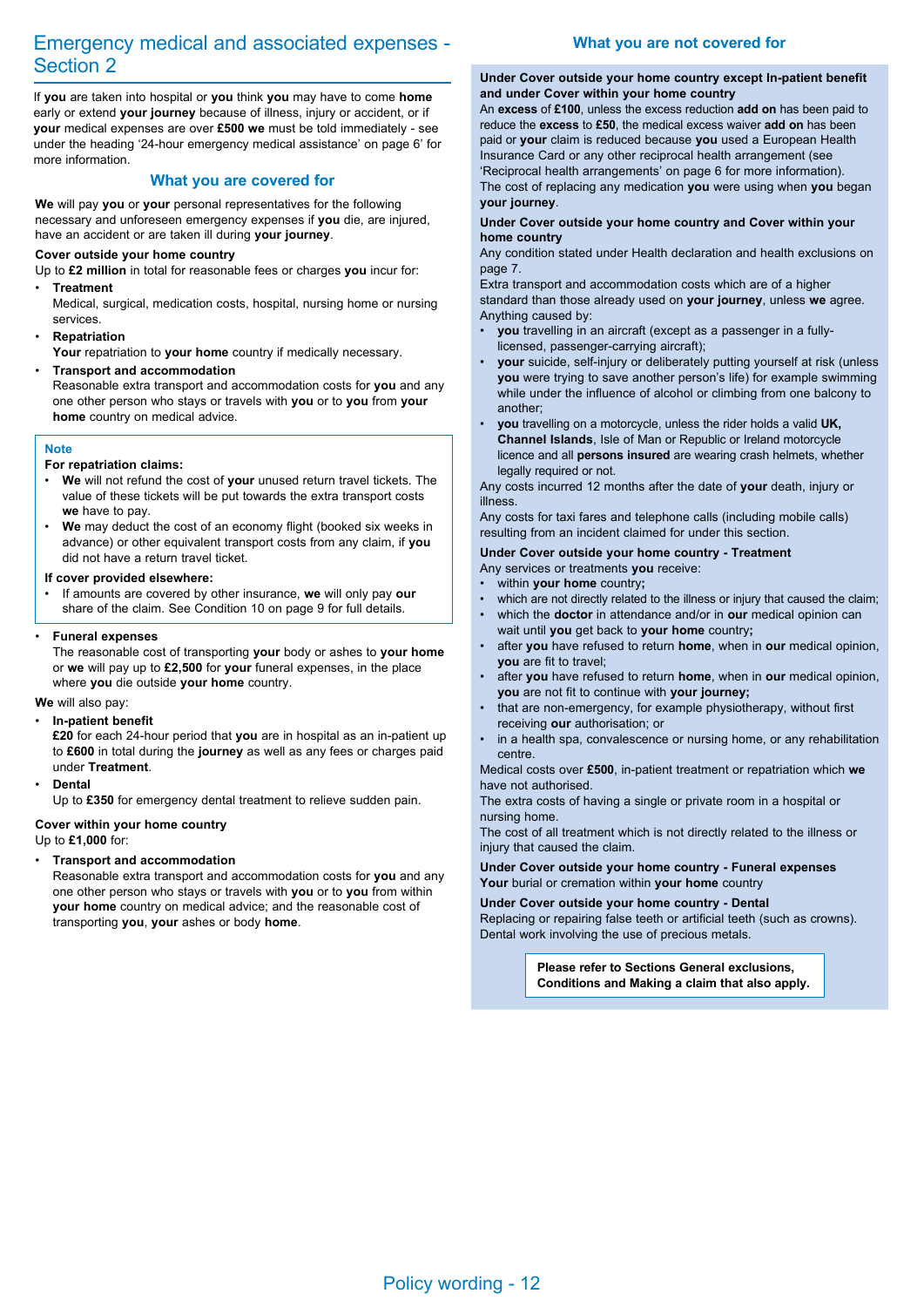## **What you are covered for**

**We** will pay the following if **your** passport is lost, stolen or destroyed on **your journey**.

## **Costs for issuing a temporary passport**

Up to **£250** in total for the cost of extra transport, accommodation and administration costs **you** have to pay to get a temporary passport to enable **you** to return to **your home** country.

### **Remaining value of original passport**

The equivalent cost (based on the current replacement costs) of the period remaining on **your** passport that is lost stolen or destroyed.

## **What you are not covered for**

**Please refer to Sections General exclusions, Conditions and Making a claim that also apply.**

# Personal possessions - Section 4

## **What you are covered for**

Up to **£1,000** in total for **your personal possessions** (this does not include **ski equipment**) damaged, stolen, lost or destroyed on **your journey.**

The most **we** will pay for **valuables** is **£400** in total whether jointly owned or not. There is also a single article, **pair or set** limit of **£150**.

### **Note**

It will be **our** decision to pay either:

- the cost of repairing **your** items;
- to replace **your** belongings with equivalent items; or
- the cost of replacing **your** items. An amount for wear, tear and loss of value will be deducted.
- This policy does not cover personal money or cash.

## **What you are not covered for**

An **excess** of **£100**, unless the excess reduction **add on** has been paid to reduce the **excess** to **£50**.

More than **£50** for tobacco, alcohol, fragrances and perfumes.

More than the part of the **pair or set** that is stolen, lost or destroyed. Breakage of or damage to:

sports equipment while it is being used, fragile articles, audio, video, computer, television, fax and phone equipment.

Loss or damage due to the climate, wear and tear, loss in value, process of cleaning, moths or vermin.

The cost of replacing or repairing false teeth.

Loss or theft of, or damage to, the following.

- Personal money including cash, cheques, postal and money orders, current postage stamps, travellers' cheques, coupons or vouchers which have a monetary value, admission tickets and travel tickets.
- Items for which **you** are unable to provide a receipt or other proof of purchase.
- Films, tapes, cassettes, computer games, electronic games, mini-discs, DVDs, video and audio tapes, cartridges or discs, unless they were prerecorded, in which case **we** will pay up to the replacement cost.
- Goods which deteriorate, bottles or cartons, and any damage caused by these items or their contents.
- **Personal possessions** unless they are on **your** person, locked in the accommodation **you** are using on **your journey** or they are out of sight in the locked boot or covered luggage area of a locked motor vehicle.
- **Valuables** left in a motor vehicle.
- **Valuables** carried in suitcases, trunks or similar containers unless they are on **your** person all the time.
- **Valuables** unless they are on **your** person or locked in a safe or safety deposit box (if one is available) or locked in the accommodation **you** are using on **your journey**.
- Bonds, share certificates, guarantees or documents of any kind.
- Passport (see section 3).
- Spectacles, sunglasses, contact or corneal lenses.
- Mobile phones (unless the Gadget cover premium has been paid see section 13).

**Please refer to Sections General exclusions, Conditions and Making a claim that also apply.**

# Personal accident - Section 5

## **What you are covered for**

**We** will pay **you** or **your** personal representative one of the following amounts for an **accident** during **your journey**.

## **Death**

**£15,000** for death. (**We** will not pay more than **£1,000** if **you** are aged 15 and under or 65 and over at the time of the **accident**.)

## **Permanent loss**

**£15,000** for total and permanent loss of sight in one or both eyes or total and permanent loss of use of one or both hands or feet.

## **Physical disablement**

**£30,000** for a permanent physical disability as a result of which there is no paid work which **you** are able to do. (**We** will not pay any compensation if **you** are aged 15 and under or 65 and over at the time of the **accident**.)

#### **Note**

Death benefit payments will be made to **your** Personal Representatives.

## **What you are not covered for**

Any condition stated under Health declaration and health exclusions on page 7.

Any claim arising more than one year after the original **accident**. Anything caused by:

- **your** sickness, disease or gradually occurring conditions, physical or mental condition that is gradually getting worse unless shown on **your** booking confirmation;
- **you** travelling in an aircraft (except as a passenger in a fullylicensed, passenger-carrying aircraft);
- **your** suicide, self-injury or deliberately putting yourself at risk (unless **you** were trying to save another person's life) for example swimming while under the influence of alcohol or climbing from one balcony to another;
- **you** travelling on a motorcycle, unless the rider holds a valid **UK, Channel Islands**, Isle of Man or Republic or Ireland motorcycle licence and all persons insured are wearing crash helmets whether legally required or not;
- **you** taking part in **manual work** or an occupation or type of work that is not listed as covered under the working abroad section of this policy (see page 7) or been confirmed in writing as covered by **your** issuing store on behalf of the **insurer**;
- **you** working with wild animals.

**We** will not pay more than one of the benefits resulting from the same injury.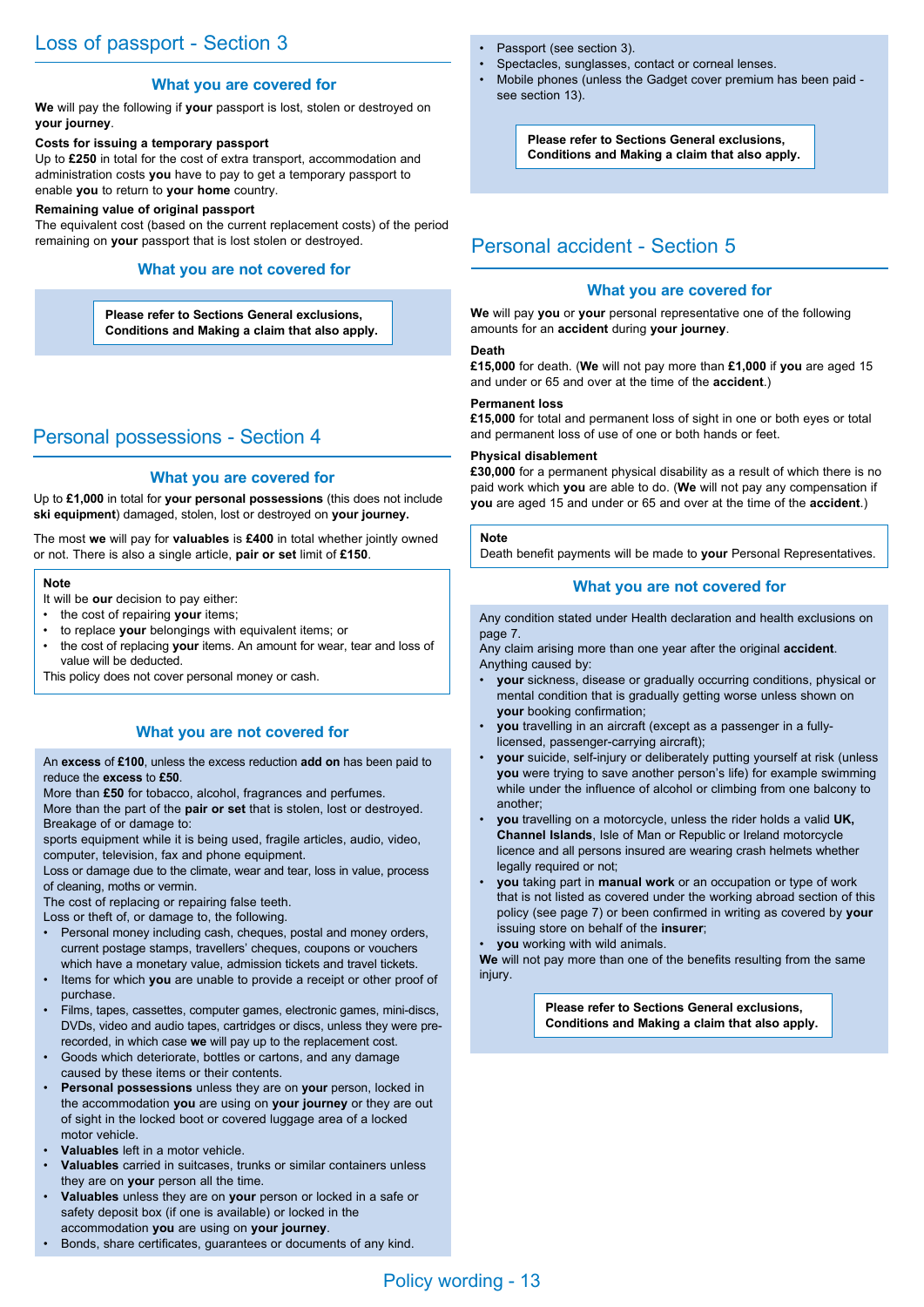## **What you are covered for**

**We** will pay **you** up to **£300** in total for the cost of extra accommodation and transport which **you** have to pay to get to **your journey** destination or back **home** because **you** do not get to the **departure point** by the time shown in **your** travel itinerary (plans) because:

- public transport (including scheduled flights) does not run to its timetable;
- the vehicle **you** are travelling in has an accident or breaks down; or
- an accident or breakdown occurs ahead of **you** on a motorway or dual carriageway, which causes an unexpected delay to the vehicle **you** are travelling in.

## **What you are not covered for**

Any claim unless **you:**

- get a letter from the public transport provider (if this applies) confirming that the service did not run on time;
- get confirmation of the delay from the authority who went to the accident or breakdown (if this applies) affecting the vehicle **you** were travelling in;
- get confirmation from the motoring authorities of unexpected motorway or road closures affecting the vehicle **you** were travelling in;
- have allowed time in **your** travel plans for delays which are expected.

Any delay caused by a riot, civil commotion, strike or industrial action which began or was announced before **your** policy or travel tickets for **your journey** were bought (whichever is later).

Failure of public transport caused by a riot, civil commotion, strike or industrial action which began or was announced before **you** left **home** or where **you** could have reasonably made other travel arrangements. The withdrawal from service of an aircraft, cross-channel train or sea vessel (temporarily or permanently), on which **you** are booked to travel, by the carrier or on the recommendation or order of any government, civil aviation authority, port authority, rail authority or other similar authority in any country. This exclusion does not apply to claims under Natural catastrophe cover - Section 17, if the withdrawal from service is as a result of a **natural catastrophe**.

> **Please refer to Sections General exclusions, Conditions and Making a claim that also apply.**

## **What you are covered for**

Compensation if the flight, international train or sea vessel **you** are booked on is delayed at its **departure point** from the time shown in **your** travel itinerary (plans) because of:

- a serious fire, storm or flood damage to the **departure point**;
- industrial action;
- bad weather;
- mechanical breakdown of the international train or sea vessel; or

the grounding of the aircraft due to a mechanical or a structural defect. **We** will pay:

## **Delay**

**£20** for each full 12 hours of delay up to **£100** in total; or

## **Abandonment**

up to **£1,500** in total for **your** part of the unused costs of the **journey** which have been paid for or where there is a contract to pay that cannot be recovered from anywhere else, if, after **you** have been delayed for more than 12 hours, **you** decide to abandon the **journey** before **you** leave **your home** country.

## **What you are not covered for**

### **Under Delay and Abandonment**

Anything which is caused by **you** not checking in at the **departure point** when **you** should have done.

#### Missed connections.

Compensation unless **you** get a letter from the airline, railway company or shipping line giving the reason for the delay and showing the scheduled departure time and the actual departure time of the flight, international train or sea vessel.

Any delay caused by a riot, civil commotion, strike or industrial action which began or was announced before **your** policy or travel tickets for **your journey** were bought (whichever is later).

The withdrawal from service of an aircraft,

cross-channel train or sea vessel (temporarily or permanently), on which **you** are booked to travel, by the carrier or on the recommendation or order of any government, civil aviation authority, port authority, rail authority or other similar authority in any country. This exclusion does not apply to claims under Natural catastrophe cover - Section 17, if the withdrawal from service is as a result of a **natural catastrophe**.

### **Under Abandonment**

An **excess** of **£100**, unless the excess reduction **add on** has been paid to reduce the **excess** to **£50**.

More than the lowest market value of equivalent accommodation, transport charges and other travel expenses, if payment was made using frequent flyer points, airmiles, loyalty card points, redeemable vouchers or another similar scheme.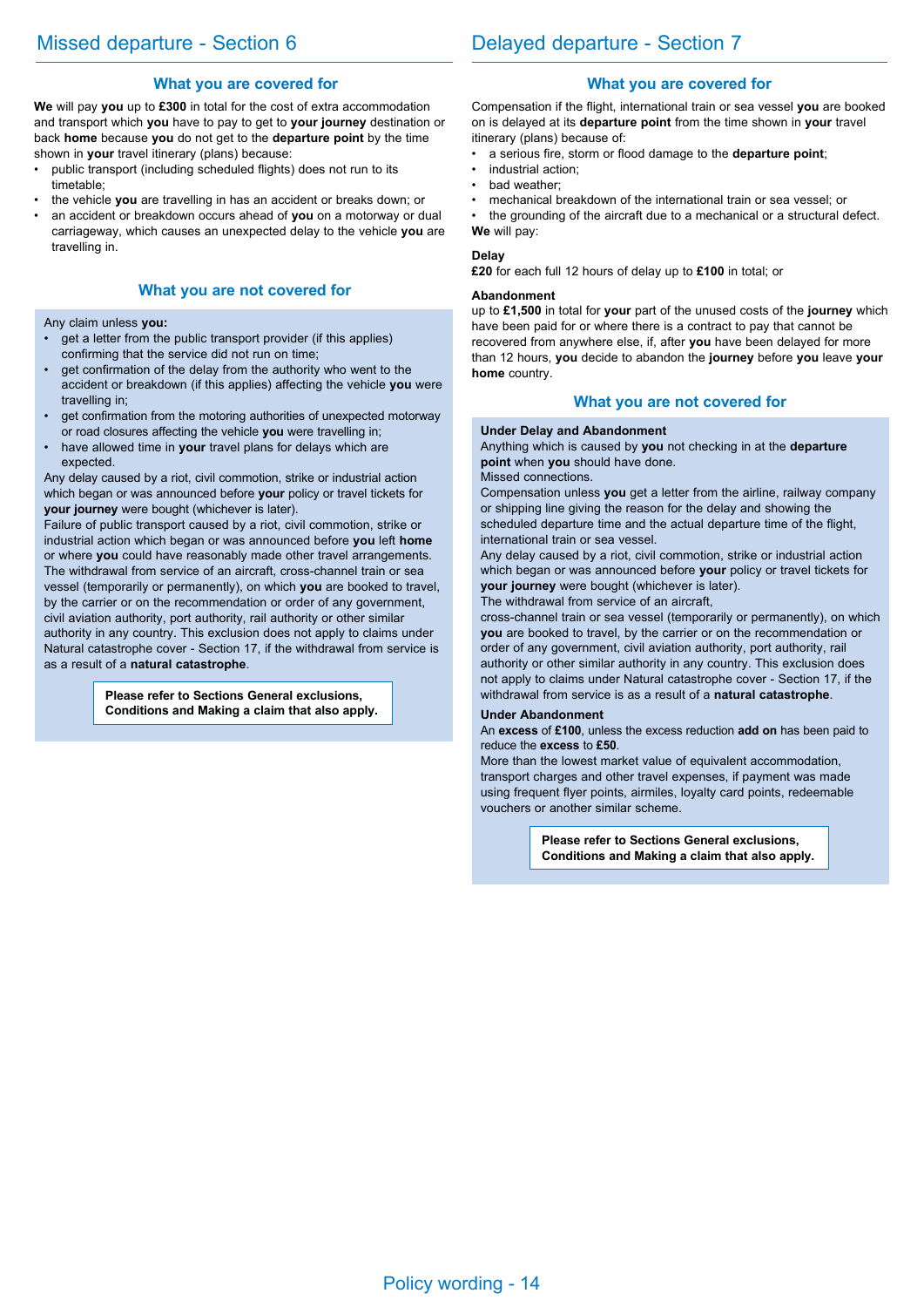# Personal liability - Section 8

If **you** are hiring or using a motorised or mechanical vehicle or machinery while on **your journey you** must make sure that **you** get the necessary insurance from the hire company or owner. **We** do not cover this under **our** policy.

## **What you are covered for**

**We** will pay up to **£1 million** plus any other costs **we** agree to in writing that relate to anything **you** cause during **your journey** for which **you** are legally liable and results in one of the following.

- **•** Bodily injury of any person.
- **•** Loss of or damage to property which **you** do not own and **you** or a **relative** have not hired, loaned or borrowed.
- **•** Loss of or damage to the accommodation **you** are using on **your journey** that does not belong to **you** or a **relative**.

### **Note**

Inform **us** as soon as **you** or **your** Personal Representatives are aware of a possible prosecution, inquest or fatal injury, which might lead to a claim under this section.

Please do not negotiate, pay, settle, admit or deny any liability to any third party, without **our** written consent.

## **What you are not covered for**

Any liability for bodily injury or loss of or damage to property that comes under any of the following categories:

- something which is suffered by anyone employed by **you** or a **relative** and is caused by the work they are employed to do;
- something which is caused by something **you** deliberately did or did not do;
- something which is caused by **your** employment including working abroad (see page 7) or employment of a **relative**;
- something which is caused by **you** using any firearm or weapon;
- something which is caused by any animal **you** own, look after, are working with or control;
- something which **you** agree to take responsibility for which **you** would not otherwise have been responsible for.

### Any contractual liabilities.

Any liability for bodily injury suffered by **you**, a **relative** or **travelling companion**. Compensation or other costs caused by accidents arising from **your** ownership or possession of any of the following:

- The use of any land or building except for the accommodation **you** are using on **your journey**.
- Motorised or mechanical vehicles and any trailers attached to them.
- Aircraft, motorised watercraft or sailing vessels.

**Please refer to Sections General exclusions, Conditions and Making a claim that also apply.**

# Legal expenses - Section 9

**You** can call **our** 24-hour legal helpline for advice on a travel related legal problem to do with **your journey**.

## Phone **UK +44 20 8603 9804**

## **What you are covered for**

If **you** die, are ill, or injured during **your journey** and **you** or **your** personal representative take **legal action** to claim damages or compensation for negligence against a third party **we** will do the following:

- **•** nominate an **appointed adviser** to act for **you**. If **you** and **we** cannot agree on an **appointed adviser**, the matter can be referred to an Alternative Resolution Facility.
- **•** pay up to **£25,000 legal costs** for **legal action** for **you** (but not more than **£50,000** in total for all **persons insured** on this policy) for each event giving rise to a claim.

### **Note**

- **you** must conduct **your** claim in the way requested by the **appointed adviser**;
- **you** must keep **us** and the **appointed adviser** fully aware of all facts and correspondence including any claim settlement offers made to **you**;
- **we** will not be bound by any promises or undertakings which **you** give to the **appointed adviser**, or which **you** give to any person about payment of fees or expenses, without **our** consent;
- **we** can withdraw cover after **we** have agreed to the claim, if **we** think a reasonable settlement is unlikely or that the cost of the **legal action** could be more than the settlement.

## **What you are not covered for**

### Any claim:

- not reported to **us** within 90 days after the event giving rise to the claim;
- where **we** think a reasonable settlement is unlikely or where the cost of the **legal action** could be more than the settlement;
- involving **legal action** between **you** and members of the same household, a **relative**, a **travelling companion**, or one of **your** employees;
- where another insurer or service provider has refused **your** claim or where there is a shortfall in the cover they provide;
- against a travel agent, tour operator or carrier, **us**, the **insurer**, another **person insured** under this policy or **our** agent.

## **Legal costs**:

- for **legal action** that **we** have not agreed to; • if **you** refuse reasonable settlement of **your** claim. **You** should use Alternative Resolution Facilities such as mediation in this situation;
- if **you** withdraw from a claim without **our** agreement. If this occurs **legal costs** that **we** have paid must be repaid to **us** and all **legal costs** will become **your** responsibility;
- if **we**, **you** or **your** appointed adviser are unable to recover legal costs incurred following a successful claim for compensation. **We** will be entitled to receive such costs from the compensation **you** receive. Any repayment to **us** is limited to the actual costs incurred and will not be more than half of **your** compensation amount;
- awarded as a personal penalty against **you** or the **appointed adviser** (for example not complying with Court rules and protocols);
- for bringing **legal action** in more than one country for the same event.

**Please refer to Sections General exclusions, Conditions and Making a claim that also apply.**

## Repayment of student loan - Section 10

## **What you are covered for**

**We** will pay up to **£2,500** in total for the outstanding balance on the student loan, which was arranged with a bank or credit union to cover **your** tuition and course fees at a further education establishment.

**We** will provide this cover if **you** die or suffer from an injury or illness during **your journey**, which leads to **you** having to end **your** studies.

## **What you are not covered for**

Any condition stated under Health declaration and health exclusions on page 7.

Any claim arising more than one year after the original **accident**. Anything caused by:

- **you** travelling in an aircraft (except as a passenger in a fullylicensed, passenger-carrying aircraft);
- **your** suicide, self-injury or deliberately putting yourself at risk (unless **you** were trying to save another person's life) for example swimming while under the influence of alcohol or climbing from one balcony to another;
- **you** travelling on a motorcycle, unless the rider holds a valid **UK, Channel Islands**, Isle of Man or Republic or Ireland motorcycle licence and all persons insured are wearing crash helmets.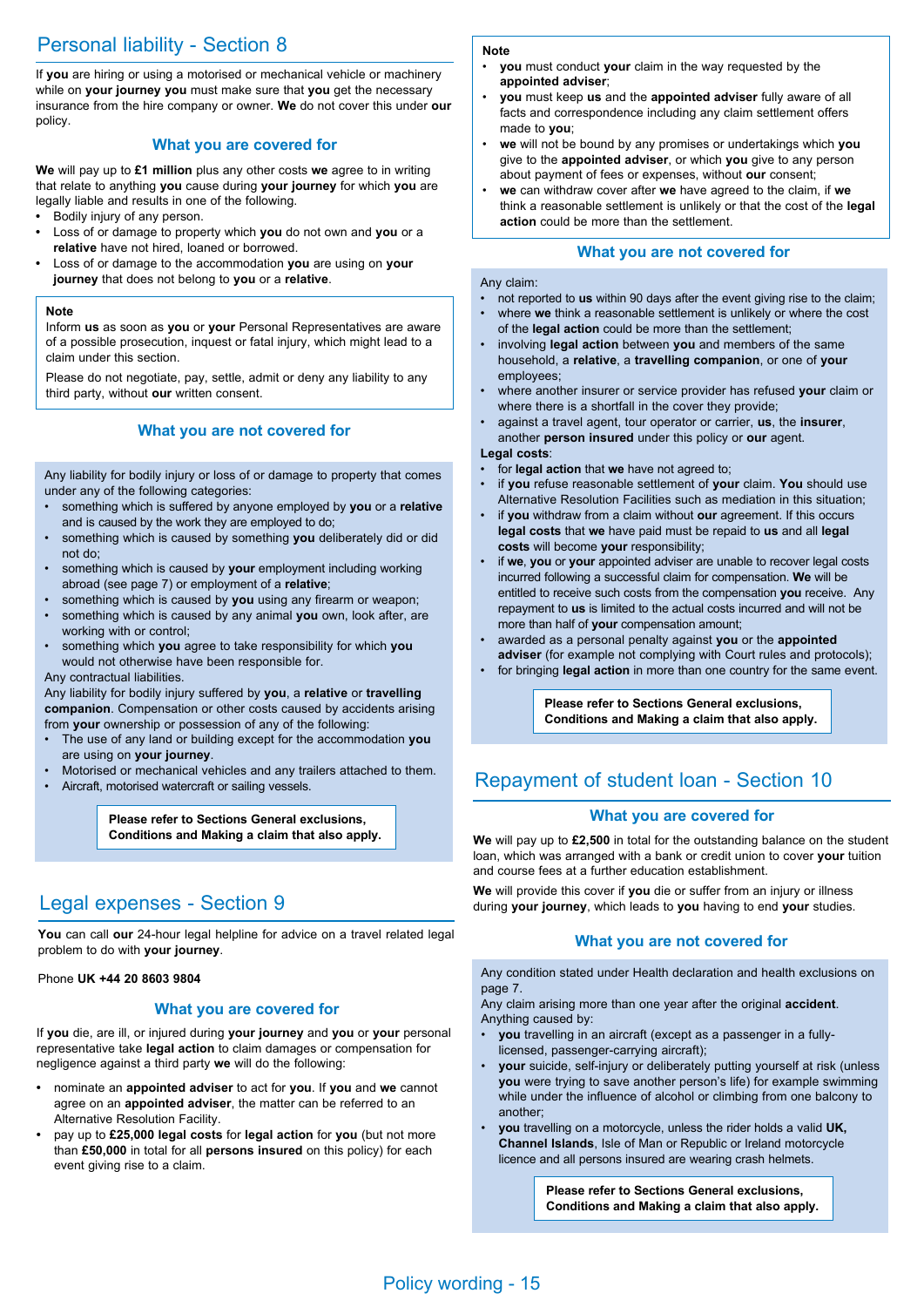## **What you are not covered for**

## **What you are covered for**

**We** will pay up to **£2,500** in total if **you** are hijacked during **your journey**.

## **What you are not covered for**

**Please refer to Sections General exclusions, Conditions and Making a claim that also apply.**

## Winter sports cover - Section 12

This section is only in force if shown on **your** booking confirmation

#### **Note**

• For single trip policies, taking part in 'Covered winter sports' activities are automatically included for up to 7 days during the **period of insurance.** This includes cover under section 12. The Winter sports policy or **add on** provides cover under section 12.

## **What you are covered for**

#### **Ski pack**

**We** will pay up to **£200** in total for **your ski pack** costs that have been paid for and that cannot be recovered from anywhere else, if:

- **you** have to cancel or curtail **your journey**.
- **you** cannot ski because of an injury or illness during **your journey**.

#### **Delayed ski equipment**

**We** will pay up to **£150** in total for the hire of alternative **ski equipment** if **yours** is temporarily lost or stolen on **your** outward journey for more than 12 hours from when **you** arrived at **your** destination.

#### **Loss, theft or damage of ski equipment**

**We** will pay up to **£350** in total for **your ski equipment** and up to **£150** in total for hired **ski equipment** that is damaged, stolen, lost or destroyed on **your journey**.

There is also a single article limit of **£150**, whether jointly owned or not.

### **Note**

It will be **our** decision to pay either:

- the cost of repairing **your** items;
- to replace **your** belongings with equivalent items; or
- the cost of replacing **your** items. An amount for wear, tear and loss of value will be deducted.

#### **Piste closure**

**We** will pay one of the following, if it is not possible for **you** to ski or snow board at **your**

pre-booked ski resort, because the ski-lifts and ski-schools that **you** are due to use are closed as a result of adverse weather conditions.

- **•** Up to **£20** for each full day up to **£200** in total for the cost of extra
- transport or lift passes to let **you** ski or snow board at another resort; or **•** Up to **£20** for each full day up to **£200** in total if no other resort is available.

## **Avalanche closure**

**We** will pay up to **£200** in total for extra transport and accommodation costs **you** need to pay to get **you** to **your journey** destination or back **home** because of an avalanche in **your** resort.

## **Under Ski pack**

Anything mentioned under the heading 'What you are not covered for' within Cancellation or curtailment charges - Section 1.

Anything mentioned under the heading 'What you are not covered for' within Emergency medical and associated expenses - Section 2.

# **Under Ski equipment**

Anything mentioned under the heading 'What you are not covered for' within Personal possessions - Section 4.

## **Under Piste closure**

Any compensation for the first full 24 hours at **your** booked ski resort. Any **journey** in **your home** country.

Any claim unless **you** have a letter from the ski-lift or ski-school operators giving the reason for closing the piste and showing the number of days the piste was closed during **your journey**. Compensation which **you** can get from **your** tour operator or anywhere else.

Costs if the ski-lifts or ski-schools in **your**

pre-booked resort were closed when **your** policy or travel tickets for **your journey** were issued, if this is less than 14 days before the beginning of **your journey**.

Any **journey** that takes place outside a recognised ski resort or the official resort opening dates.

#### **Under Avalanche closure**

Any claim if **your** affected ski resort is less than 1,000 metres above sea level.

> **Please refer to Sections General exclusions, Conditions and Making a claim that also apply.**

## Gadget cover - Section 13

This section is only in force if shown on **your** booking confirmation

### **What you are covered for**

**We** will pay up to **£1,000** in total for up to two gadgets, that are damaged, stolen, lost or destroyed on **your journey**.

#### **Note**

- **you** can choose to cover one item valued at up to **£1,000** or two items with a total value of up to **£1,000**;
- It will be **our** decision to pay either:
- the cost of repairing **your** items;
- to replace **your** gadgets with equivalent items; or
- the cost of replacing **your** gadgets. An amount for wear, tear and loss of value will be deducted.

## **What you are not covered for**

### An **excess** of **£100**, unless the excess reduction **add on** has been paid to reduce the **excess** to **£50**.

Loss or damage due to the climate, wear and tear, loss in value, process of cleaning, moths or vermin.

Loss or theft of, or damage to, any gadget:

- that is more than 5 years old;
- for which **you** are unable to provide a receipt or other proof of purchase detailing the value.
- left in a motor vehicle.
- carried in suitcases, trunks or similar containers unless they are on **your** person all the time.
- unless they are on **your** person or locked in a safe or safety deposit box (if one is available) or locked in the accommodation **you** are using on **your journey**.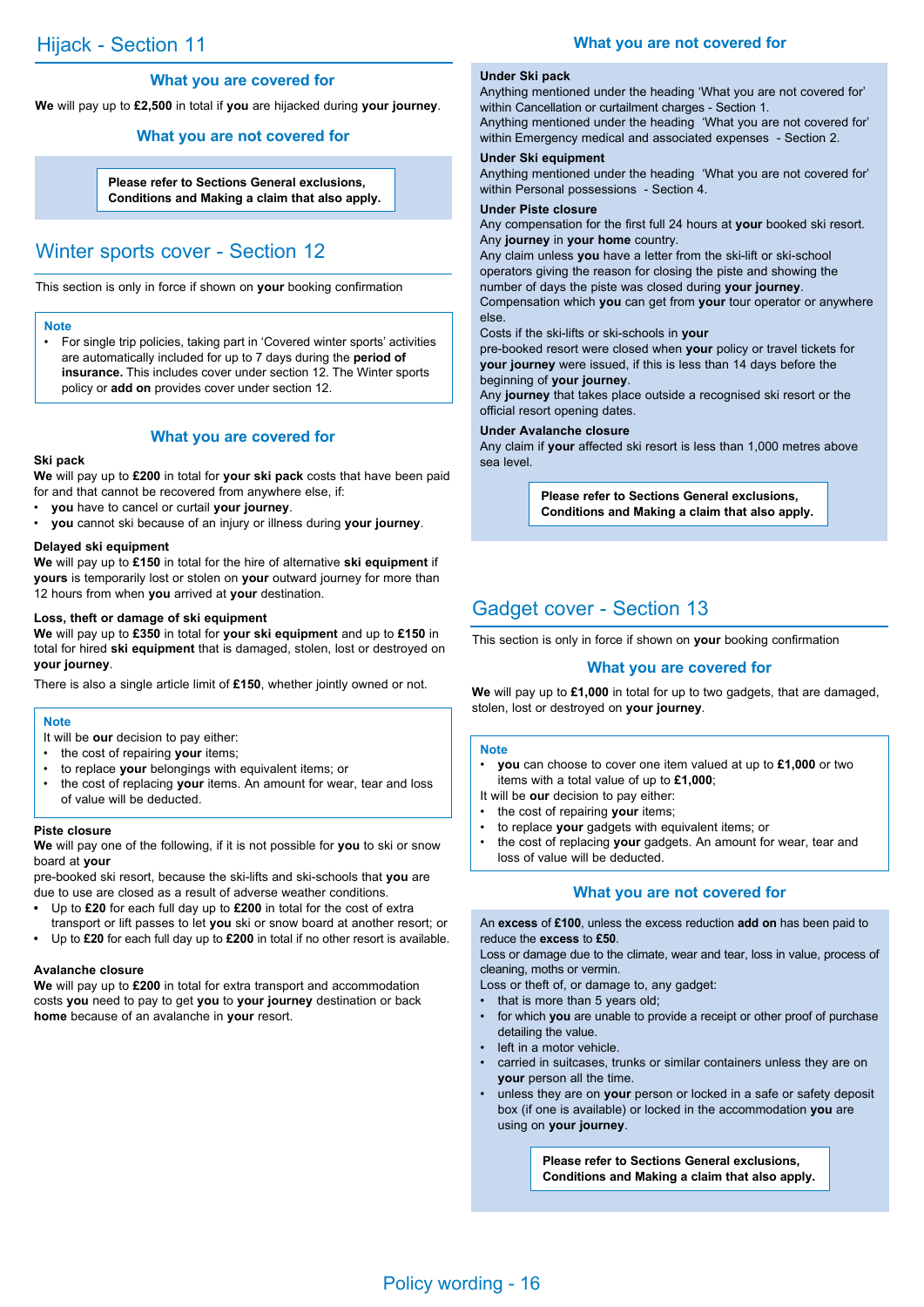This section is only in force if shown on **your** booking confirmation

## **What you are covered for**

## **Portable medical equipment**

**We** will pay up to **£500** in total for **your** portable medical equipment that is stolen or lost on **your journey**.

#### **Note**

- It will be **our** decision to pay either:
- to replace **your** portable medical equipment with equivalent items; or • the cost of replacing **your** items. An amount for wear, tear and loss
- of value will be deducted.

## **Needle stick attack**

**We** will pay the cost of retro-viral drugs if **you** are a victim of a needle stick attack on **your journey**.

### **HIV infection**

**We** will pay **you £10,000** compensation if this same needle stick attack described above results in **you** becoming infected with the Human Immunodeficiency Virus (HIV).

## **What you are not covered for**

An **excess** of **£100**, unless the excess reduction **add on** has been paid to reduce the **excess** to **£50**.

### **Under Portable medical equipment**

- Loss or theft of any portable medical equipment:
- for which **you** are unable to provide a receipt or other proof of purchase;
- unless it is on **your** person, locked in the accommodation **you** are using on **your journey** or it is out of sight in the locked boot or covered luggage area of a locked motor vehicle.

### **Under Needle stick attack**

Medical costs over **£500**, in-patient treatment or repatriation which **we** have not authorised.

## **Under HIV infection**

Confirmation from the treating doctors of the HIV test results.

**Please refer to Sections General exclusions, Conditions and Making a claim that also apply.**

# Study abroad - Section 15

This section is only in force if shown on **your** booking confirmation

## **What you are covered for**

The cover provided on **your** study abroad policy is identical to single trip cover, however **your** policy will allow **you** to return **home** up to three times without the cover lapsing. No cover applies during the time **you** are in **your home** country on these visits.

## **What you are not covered for**

Any claim that occurs while **you** are in **your home** country during one of **your** temporary visits.

More than three return visits during the **period of insurance**.

**Please refer to Sections General exclusions, Conditions and Making a claim that also apply.**

## Sports trip - Section 16

This section is only in force if shown on **your** booking confirmation

## **What you are covered for**

**We** will provide cover under all sections of the policy, for which the appropriate premium has been paid, while **you** are participating in any adventurous activity marked with an asterisk (\*) on pages 8-9 as long as **you** have:

- purchased a Sports trip policy, if the activity is the main purpose of **your journey; or**
- purchased a Sports trip **add on** if the activity is not the main purpose of **your** whole **journey**, but is the main activity for a period of time within it, for example one week of horse riding within a 3 month **journey**.

## **What you are not covered for**

An activity that is not listed or confirmed in writing as covered (see under the heading 'Adventurous activities and winter sports' on pages 8-9). Any winter sports activity (see section 12). Any claim that occurs outside the period for which the **add on** has been purchased.